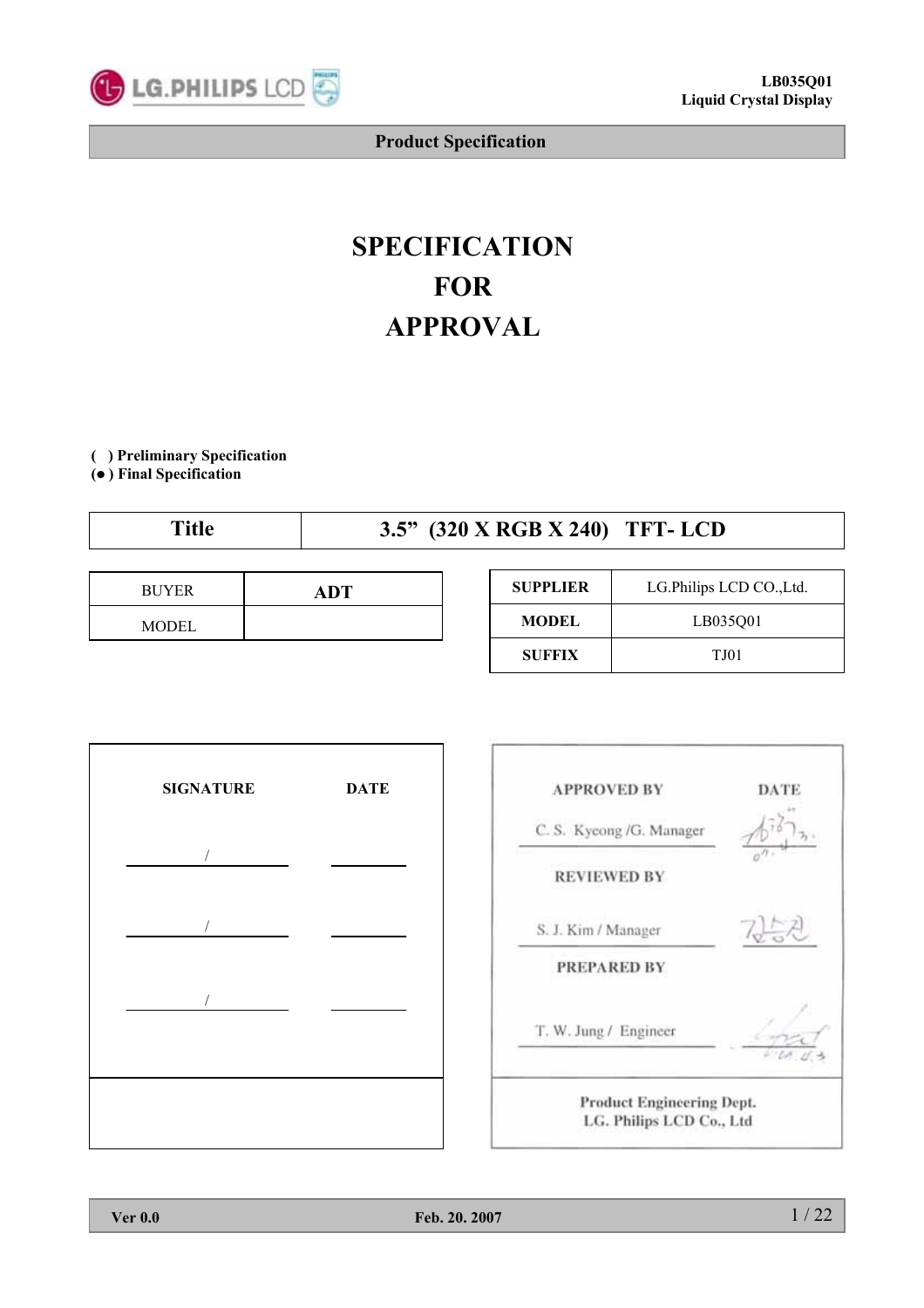

# **Contents**

| No.                     | Item                              | Page |  |  |  |  |  |
|-------------------------|-----------------------------------|------|--|--|--|--|--|
| $\bf{0}$                | Record of Revisions               | 3    |  |  |  |  |  |
| $\mathbf{1}$            | General Description               |      |  |  |  |  |  |
| $\mathbf{2}$            | <b>Interface Connections</b>      | 6    |  |  |  |  |  |
| $\mathbf{3}$            | <b>Absolute Maximum Ratings</b>   | 8    |  |  |  |  |  |
| $\overline{\mathbf{4}}$ | <b>Electrical Characteristics</b> |      |  |  |  |  |  |
| 5                       | <b>Optical Characteristics</b>    |      |  |  |  |  |  |
| 7                       | Mechanical Characteristic         |      |  |  |  |  |  |
| 8                       | Color Input Data Reference        |      |  |  |  |  |  |
| 9                       | <b>Reliability Test</b>           |      |  |  |  |  |  |
| 10                      | <b>Outline Dimension</b>          |      |  |  |  |  |  |
| 11                      | Packing                           |      |  |  |  |  |  |
| 12                      | Marking & Others                  |      |  |  |  |  |  |
| 13                      | Precautions                       | 20   |  |  |  |  |  |
| 14                      | <b>Production Center</b>          | 21   |  |  |  |  |  |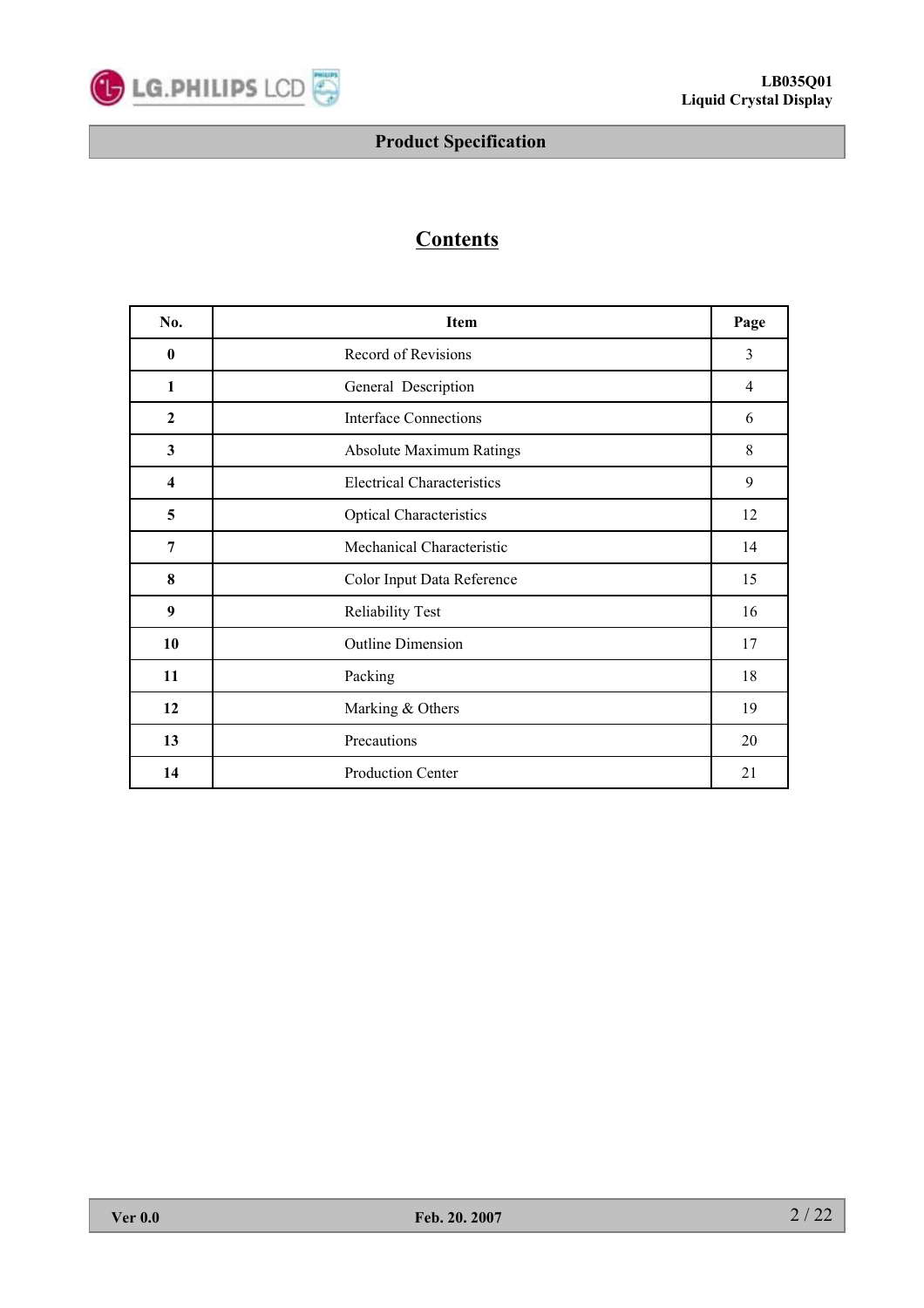

# **RECORD OF REVISIONS**

| Revision No | Revision Date | $_{\rm Page}$  | $\!$                      | Note |
|-------------|---------------|----------------|---------------------------|------|
| $0.0\,$     | Feb. 20. 2007 | $\overline{a}$ | First Draft (Preliminary) |      |
|             |               |                |                           |      |
|             |               |                |                           |      |
|             |               |                |                           |      |
|             |               |                |                           |      |
|             |               |                |                           |      |
|             |               |                |                           |      |
|             |               |                |                           |      |
|             |               |                |                           |      |
|             |               |                |                           |      |
|             |               |                |                           |      |
|             |               |                |                           |      |
|             |               |                |                           |      |
|             |               |                |                           |      |
|             |               |                |                           |      |
|             |               |                |                           |      |
|             |               |                |                           |      |
|             |               |                |                           |      |
|             |               |                |                           |      |
|             |               |                |                           |      |
|             |               |                |                           |      |
|             |               |                |                           |      |
|             |               |                |                           |      |
|             |               |                |                           |      |
|             |               |                |                           |      |
|             |               |                |                           |      |
|             |               |                |                           |      |
|             |               |                |                           |      |
|             |               |                |                           |      |
|             |               |                |                           |      |
|             |               |                |                           |      |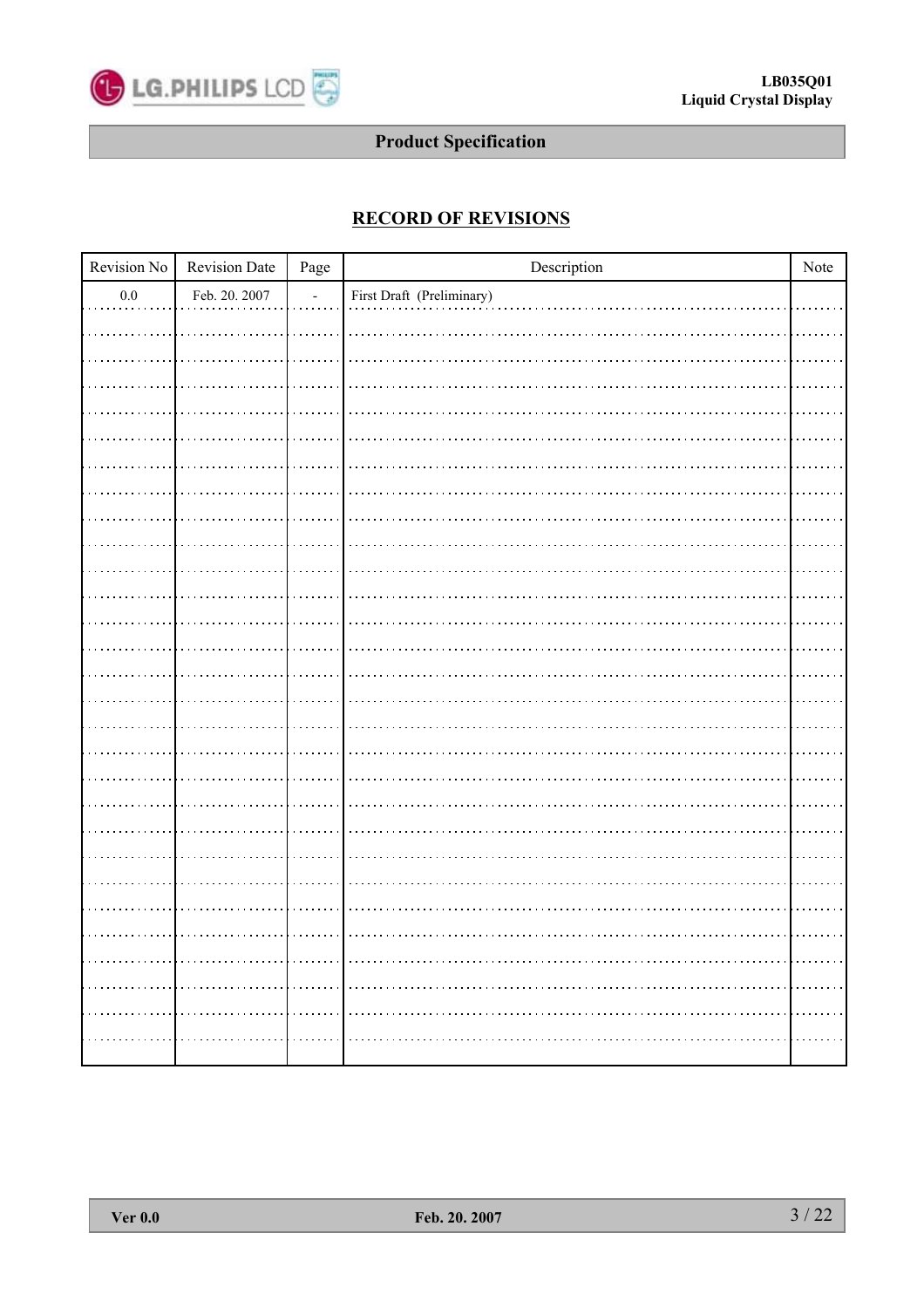

# **1. General Description**

### **1-1. Description**

The LB035Q1-TJ01 is a Board Assembly Product of TFT LCD without any extra system.

This module utilizes amorphous silicon thin film transistors and a 4:3 aspect ratio. A 3.5" active matrix liquid crystal display allows 16M colors to be displayed.

This product is intended to support displays. [PND (Portable Navigation Display), VoIP (Voice over Internet Protocol) Phone, PMP (Portable Multimedia Player) and others]

### **1-2. Features**

•Utilizes a panel with a 4:3 aspect ratio suitable for use in wide-screen systems.

•The most suitable viewing direction is in the 6 o'clock.

•By adopting an active matrix drive, a picture with high contrast is realized.

•A thin, light and compact module is accomplished through the use of COG mounting technology.

•By adopting a high aperture panel, high transmittance color filter and high transmission polarizing plates, transmittance ratio is realized.

•This module contains the Timing controller in the drive IC.

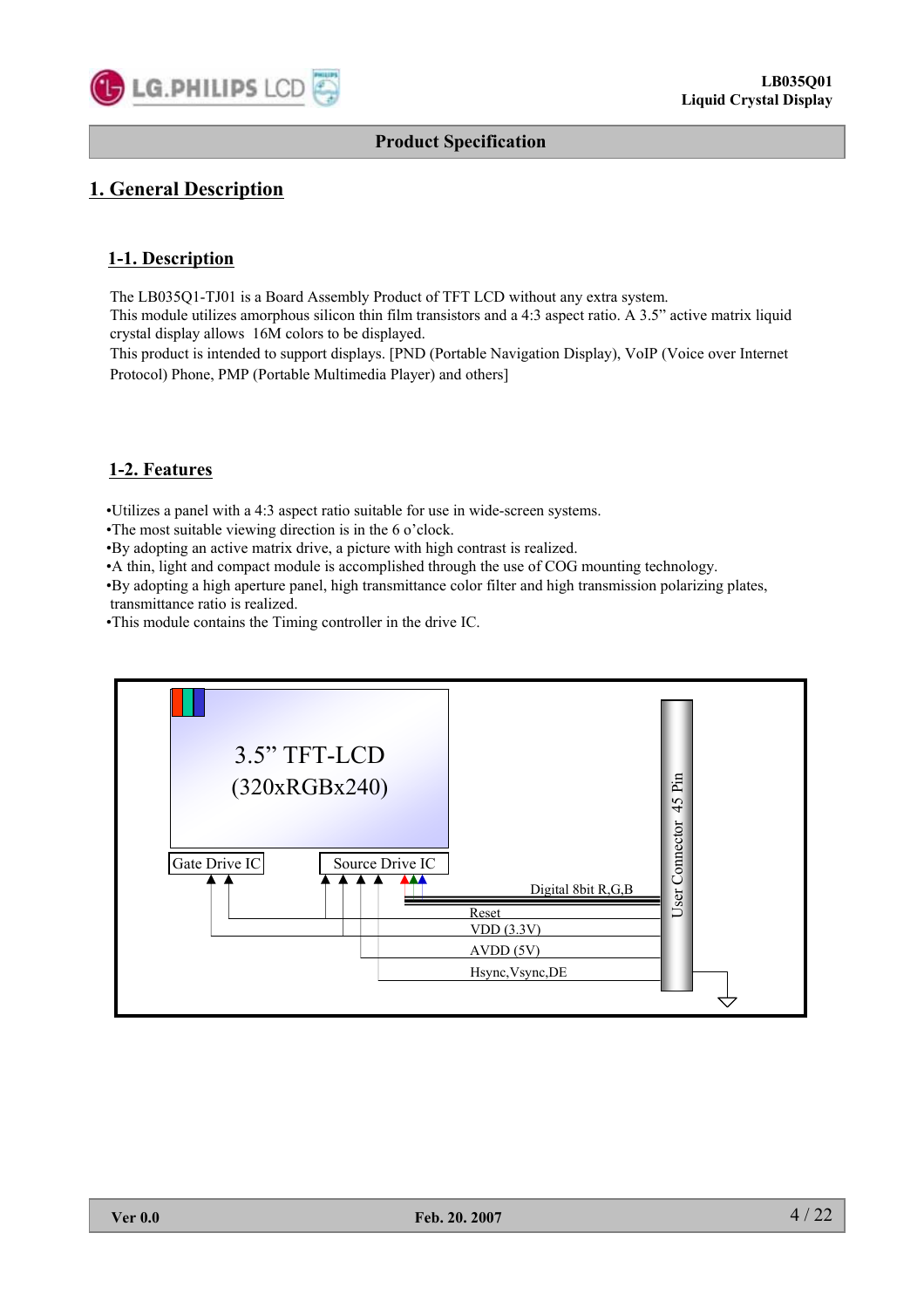

# **1-3. General Specification**

| <b>ITEM</b>              | <b>SPECIFICATION</b>               | <b>REMARK</b>                |
|--------------------------|------------------------------------|------------------------------|
| Signal Interface         | Digital Interface (TTL)            |                              |
| Display Technology       | a-Si TFT active matrix             |                              |
| Display Mode             | TN / Transmissive / Normally White |                              |
| Active Screen Size       | 3.5 inches                         | Diagonal                     |
| <b>Outline Dimension</b> | 78.1[H] x 62.95[V]                 | [mm]                         |
| Active Area              | 70.08[H] x 52.56[V]                | [mm]                         |
| Number of dots           | 320[H] x RGB x 240[V]              |                              |
| Color depth              | 8 Bit, 16M colors                  |                              |
| Pixel Pitch              | $0.255 \times 0.255$               | [mm]                         |
| Viewing Direction        | 60'clock                           | 12 o'clock<br>(Good viewing) |
| Color Filter Array       | <b>RGB</b> Vertical Stripe         |                              |
| Weight                   | 17                                 | g                            |
| <b>Surface Treatment</b> | Hard Coating Treatment             |                              |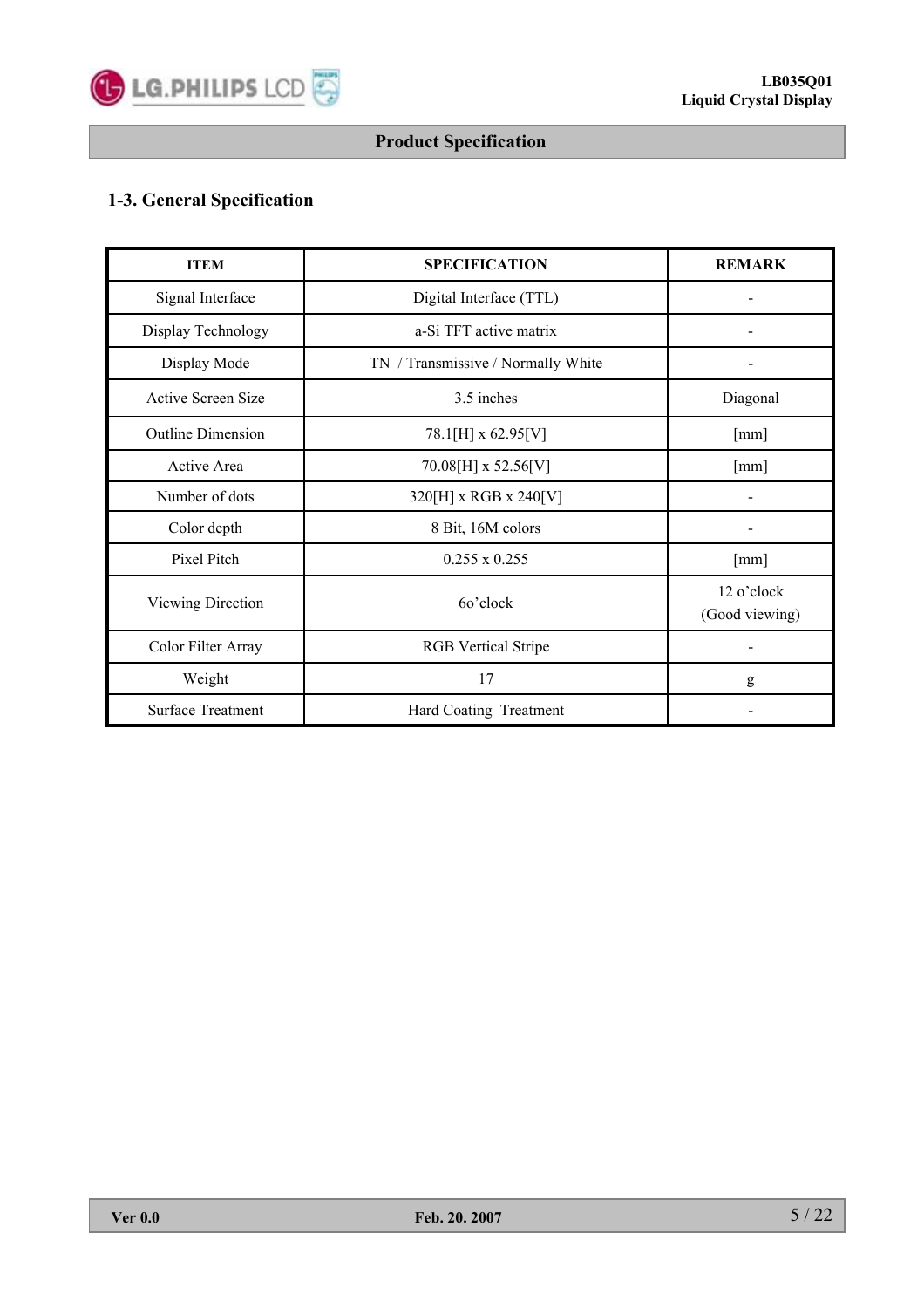# **2. Interface Connections**

This LCD employs one interface connection for the operation of module. The pin configuration for the connector is shown in the table below.

| $\mathop{\mathrm{Pin}}$ | Symbol                      | Description             | $\rm I/O$      | Remark            |
|-------------------------|-----------------------------|-------------------------|----------------|-------------------|
| $\mathbf{1}$            | $\operatorname{LED\_K}$     | LED_CATHODE             | $\rm I$        |                   |
| $\overline{c}$          | $LED_K$                     | LED_CATHODE             | $\bf{I}$       |                   |
| $\mathfrak{Z}$          | $\operatorname{LED\_A}$     | LED_ANODE               | $\rm{O}$       |                   |
| $\overline{4}$          | $\operatorname{LED\_A}$     | LED_ANODE               | $\rm{O}$       |                   |
| $\sqrt{5}$              | $\operatorname{GND}$        | <b>GROUND</b>           | $\Box$         |                   |
| $\sqrt{6}$              | $/\mbox{RESET}$             | <b>RESET</b>            | $\rm I$        | <b>LOW ACTIVE</b> |
| $\boldsymbol{7}$        | <b>VCC</b>                  | DIGITAL VOLTAGE         | $\rm I$        | $3.3V$            |
| $\,8\,$                 | D <sub>27</sub>             | <b>BLUE DATA (MSB)</b>  | $\mathbf I$    |                   |
| $\overline{9}$          | D <sub>26</sub>             | <b>BLUE DATA</b>        | $\mathbf I$    |                   |
| $10\,$                  | D <sub>25</sub>             | <b>BLUE DATA</b>        | $\mathbf I$    |                   |
| 11                      | D <sub>24</sub>             | <b>BLUE DATA</b>        | $\rm I$        |                   |
| 12                      | D23                         | <b>BLUE DATA</b>        | $\bf I$        |                   |
| 13                      | D22                         | <b>BLUE DATA</b>        | $\bf I$        |                   |
| 14                      | D21                         | <b>BLUE DATA</b>        | $\bf I$        |                   |
| $15\,$                  | $\rm{D}20$                  | <b>BLUE DATA (LSB)</b>  | $\mathbf I$    |                   |
| 16                      | D17                         | <b>BLUE DATA (MSB)</b>  | $\rm I$        |                   |
| 17                      | D16                         | <b>GREEN DATA</b>       | $\rm I$        |                   |
| $18\,$                  | D15                         | <b>GREEN DATA</b>       | $\bf I$        |                   |
| 19                      | D14                         | <b>GREEN DATA</b>       | $\bf I$        |                   |
| 20                      | D13                         | <b>GREEN DATA</b>       | $\mathbf I$    |                   |
| 21                      | D <sub>12</sub>             | <b>GREEN DATA</b>       | $\rm I$        |                   |
| 22                      | D11                         | <b>GREEN DATA</b>       | $\rm I$        |                   |
| 23                      | D10                         | <b>GREEN DATA (LSB)</b> | $\bf I$        |                   |
| $24\,$                  | $\ensuremath{\mathrm{VDD}}$ | <b>ANALOG POWER</b>     | $\rm I$        | $5\mathrm{V}$     |
| $25\,$                  | <b>GND</b>                  | <b>GROUND</b>           | $\blacksquare$ |                   |
| $26\,$                  | ${\rm D}07$                 | <b>RED DATA (MSB)</b>   | $\bf{I}$       |                   |
| 27                      | D <sub>06</sub>             | RED DATA                | $\rm I$        |                   |
| 28                      | D <sub>05</sub>             | <b>RED DATA</b>         | $\rm I$        |                   |
| 29                      | D <sub>04</sub>             | RED DATA                | $\rm I$        |                   |
| 30                      | D <sub>03</sub>             | <b>RED DATA</b>         | $\rm I$        |                   |
| 31                      | $D02$                       | <b>RED DATA</b>         | $\rm I$        |                   |
| 32                      | D <sub>01</sub>             | <b>RED DATA</b>         | $\rm I$        |                   |
| 33                      | $\rm D00$                   | <b>RED DATA (LSB)</b>   | $\rm I$        |                   |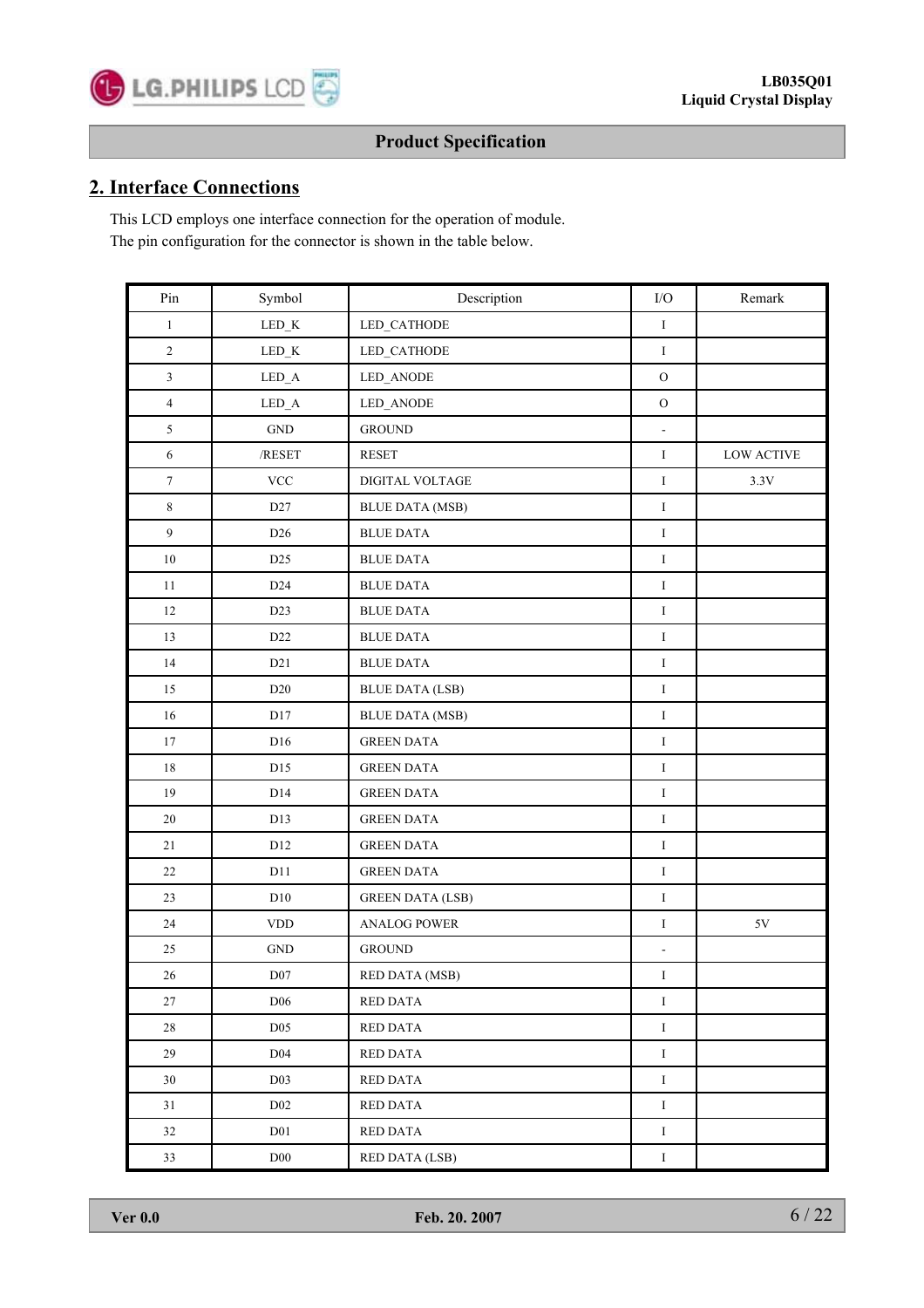

| Pin | Symbol        | Description                     | $\rm LO$                     | Remark |
|-----|---------------|---------------------------------|------------------------------|--------|
| 34  | <b>DOTCLK</b> | PIXEL CLOCK                     | I                            |        |
| 35  | <b>HSYNC</b>  | HORIZONTAL SYNC SIGNAL          | I                            |        |
| 36  | <b>VSYNC</b>  | VERTICAL SYNC SIGNAL            | I                            |        |
| 37  | DE            | <b>DATA ENABLE</b>              | I                            |        |
| 38  | <b>VCC</b>    | <b>DIGITAL VOLTAGE</b>          | I                            |        |
| 39  | <b>GND</b>    | <b>GROUND</b>                   | ۰                            |        |
| 40  | TOUCH Y+      | TSP HORIZONTAL POSITIVE VOLTAGE | I                            |        |
| 41  | TOUCH Y-      | TSP VERTICAL NEGATIVE VOLTAGE   | I                            |        |
| 42  | TOUCH X+      | TSP HORIZONTAL POSITIVE VOLTAGE | I                            |        |
| 43  | TOUCH X-      | TSP VERTICAL NETATIVE VOLTAGE   | I                            |        |
| 44  | <b>GND</b>    | <b>GROUND</b>                   | $\qquad \qquad \blacksquare$ |        |
| 45  | <b>GND</b>    | <b>GROUND</b>                   |                              |        |

LCD Connector: FPC 45Pin (0.5mm Pitch), Mating Connector: Kyocera 04-6240-045-003-800 or equivalent.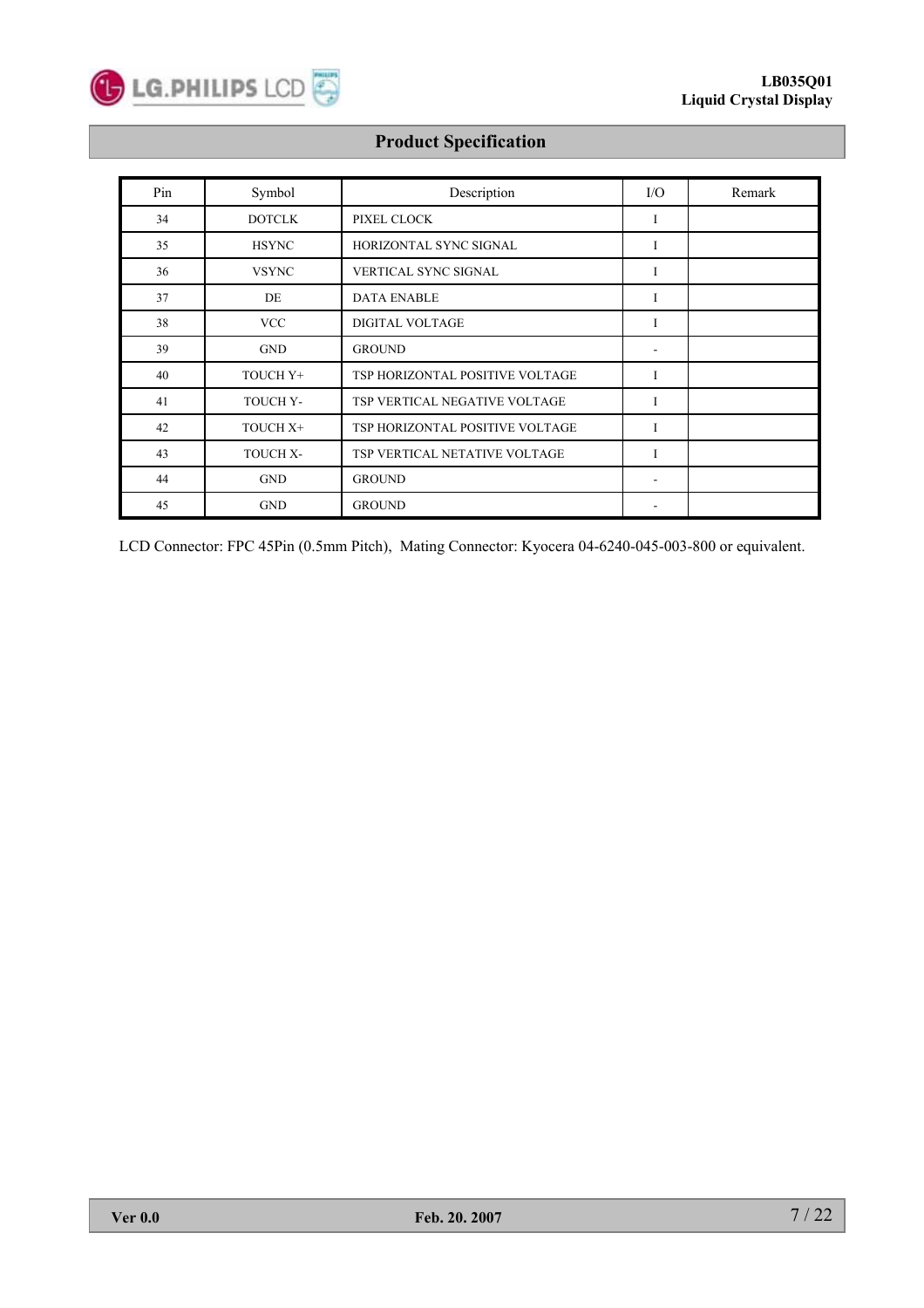# **3. Absolute Maximum Ratings**

The followings are maximum values which, if exceeded, may cause faulty operation or damage to the unit.

|                                                       |                |        |           |      | $(T_a = 25^{\circ}C, \quad V_{SS} = 0V)$ |
|-------------------------------------------------------|----------------|--------|-----------|------|------------------------------------------|
| Parameter                                             | <b>Symbol</b>  | Min    | Max       | Unit | <b>Notes</b>                             |
| LC Operating Voltage                                  | Vop            | 3.0    | 3.6       | V    |                                          |
| Logic Voltage                                         | <b>VDD</b>     | $-0.3$ | 8.0       | V    |                                          |
| Power circuit Supply Voltage                          | <b>VDC</b>     | $-0.3$ | 8.0       | V    |                                          |
| Power Supply Voltage                                  | VGH-VGL        | $-0.3$ | 45        | V    |                                          |
| Power Supply Voltage                                  | <b>VDD-VCL</b> | $-0.3$ | 10.0      | V    |                                          |
| Input Voltage                                         | $V_I$          | $-0.5$ | $VDD+0.5$ | V    |                                          |
| <b>Operating Temperature</b><br>(Ambient Temperature) | $\rm T_a$      | $-20$  | 70        | ℃    | [Note3-1,2,3,4]                          |
| Storage Temperature                                   | $\rm T_{st}$   | $-30$  | 80        | ℃    | [ $Note3-1,2$ ]                          |

[Note 3-1] This rating applies to all parts of the module and should not be exceeded.

[Note 3-2] Maximum wet-bulb temperature is 52℃ . Condensation of dew must be avoided as electrical current leaks will occur, causing a degradation of performance specifications.

[Note 3-3] The operating temperature only guarantees operation of the circuit and doesn't guarantee all the contents of Electro-optical specification.

[Note 3-4] Ambient temperature when the backlight is lit (reference value).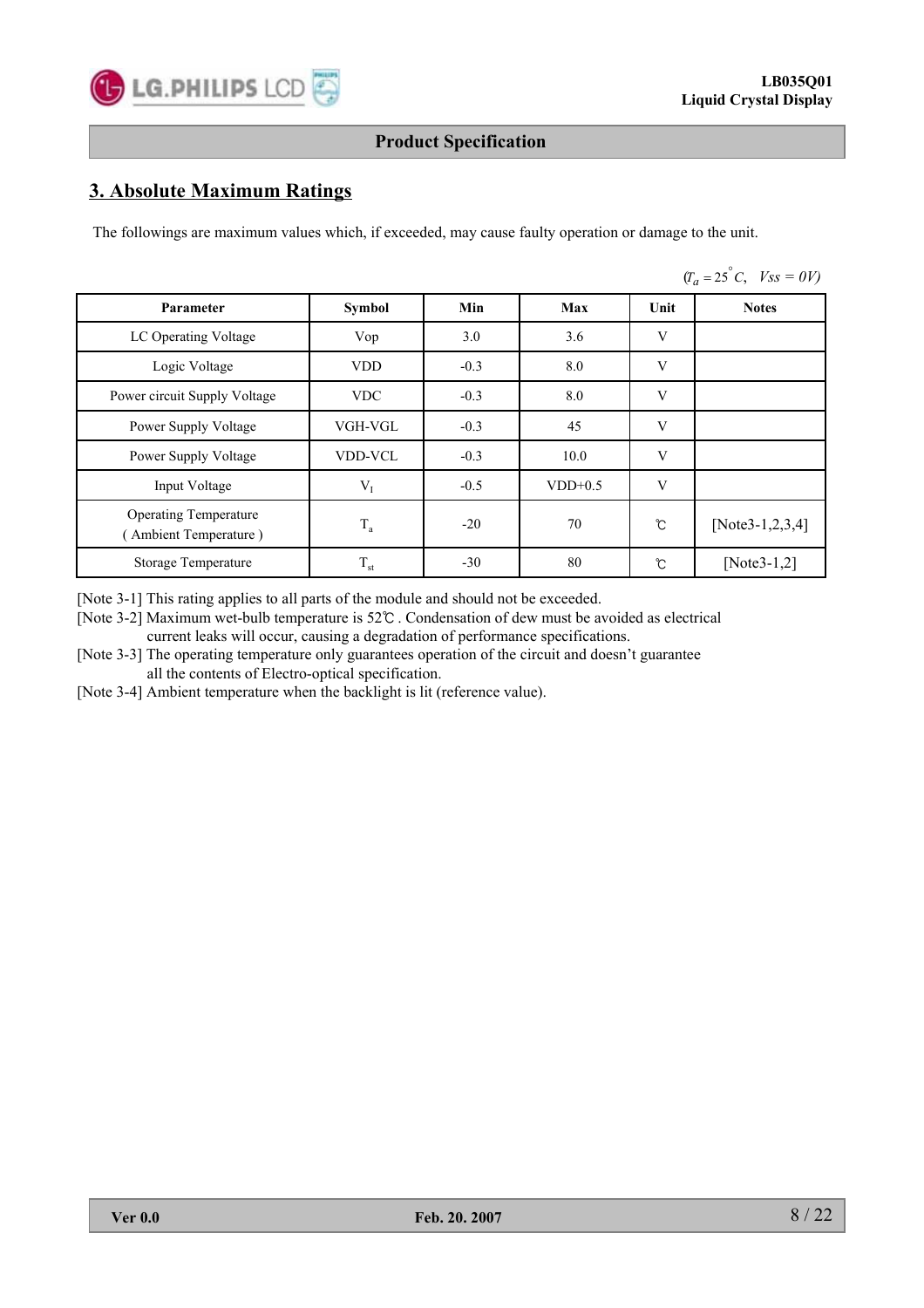# **4. Electrical Characteristics**

# **4-1. Recommended Operating Conditions**

◈ TFT-LCD Panel Driving Section

| $(T_a = 25^{\circ}C, \quad V_{SS} = 0V)$ |  |  |
|------------------------------------------|--|--|
|                                          |  |  |

| <b>PARAMETER</b>       | <b>SYMBOL</b> | MIN.       | TYP. | MAX.       | <b>UNIT</b> | <b>REMARK</b> |
|------------------------|---------------|------------|------|------------|-------------|---------------|
| Digital Supply Voltage | <b>VDD</b>    | 3.0        | 3.3  | 3.6        | V           |               |
| Analog Supply Voltage  | <b>AVDD</b>   | 4.8        | 5.0  | 5.2        | V           |               |
| Frame Frequency        | <b>fFRAME</b> | 60         | 70   | 80         | Hz          |               |
| Dot Clock              | fclk          |            | 6.4  |            | <b>MHz</b>  |               |
| Logic Input Voltage    | $V_{IH}$      | $0.8*VDD$  |      | <b>VDD</b> | V           |               |
|                        | $V_{IL}$      | <b>VSS</b> |      | $0.2*VDD$  | V           |               |
| Logic Output Voltage   | $\rm V_{OH}$  | $VDD-0.3$  |      | <b>VDD</b> | V           |               |
|                        | $V_{OL}$      | <b>VSS</b> |      | $VSS+0.3$  | V           |               |
| Power Consumption      | P             |            |      | 65         | mW          |               |

# **4-2. Timing Characteristics of input signals**

 $(T_a = 25^\circ C, \text{ Vss} = 0V)$ 

| <b>PARAMETER</b>       | <b>SYMBOL</b>                                      | Mn.                      | Typ.                     | Max.                     | Unit                                      | <b>REMARK</b> |
|------------------------|----------------------------------------------------|--------------------------|--------------------------|--------------------------|-------------------------------------------|---------------|
| Data Setup Time        | $T_{\hspace{-.1em}S\hspace{-.1em}U\hspace{-.1em}}$ | 12                       |                          |                          | ns                                        |               |
| Data Hold Time         | $T_{HD}$                                           | 12                       |                          |                          | ns                                        |               |
| <b>IHS</b> Period      | $T_H\,$                                            | $\overline{\phantom{0}}$ | 408                      |                          | $T_{OSC}$                                 |               |
| <b>IHS Pulse Width</b> | $T_{\!H\!S}$                                       | $\overline{\phantom{0}}$ | 30                       |                          | $T_{OSC}$                                 |               |
| <b>IHS</b> Setup Time  | $T_{\mathbb{C} r}$                                 | 12                       | $\overline{\phantom{m}}$ |                          | ns                                        |               |
| IHS Hold Time          | $T_{\small{C\!f}}$                                 | 12                       |                          |                          | ns                                        |               |
| <b>IVS Pulse Width</b> | $T_{V\!S}$                                         | 1                        | 3                        | 5                        | $T_{\hspace{-0.1em}H}$                    |               |
| <b>IVS</b> Setup Time  | $T_{Vr}$                                           | 12                       |                          |                          | ns                                        |               |
| <b>IVS Hold Time</b>   | $T_{Vf}$                                           | 12                       | $\overline{\phantom{a}}$ | $\overline{\phantom{0}}$ | <b>us</b>                                 |               |
|                        | $T_{VSE}$                                          | $\overline{\phantom{0}}$ | 18                       |                          | $T_H\,$                                   | ${\rm NTSC}$  |
| <b>IVS-DEN</b> Time    | $T_{VSE}$                                          |                          | 26                       |                          | $T_{\hspace{-0.1em}H}$                    | PAL           |
| <b>IHS-DEN</b> Time    | $T_{\it HE}$                                       | 36                       | 68                       | 88                       | $T_{\mathcal{O} \mathcal{S} \mathcal{C}}$ |               |
| DEN Pulse Width        | $T_{FP}$                                           | $\overline{\phantom{0}}$ | 320                      | ٠                        | $T_{OSC}$                                 |               |
| DEN-STH Time           | $T_{DES}$                                          | -                        | $\mathbf{1}$             |                          | $T_{OSC}$                                 |               |
|                        | $\overline{\phantom{0}}$                           | $\overline{\phantom{0}}$ | 262.5                    |                          | $T_H\,$                                   | ${\rm NTSC}$  |
| <b>IVS Period</b>      | $\overline{\phantom{0}}$                           |                          | 312.5                    |                          | $T_{\hspace{-0.1em}H}$                    | PAL           |

Note) 1<sup>st</sup> Data start from 68<sup>th</sup> CLK after IHS falling.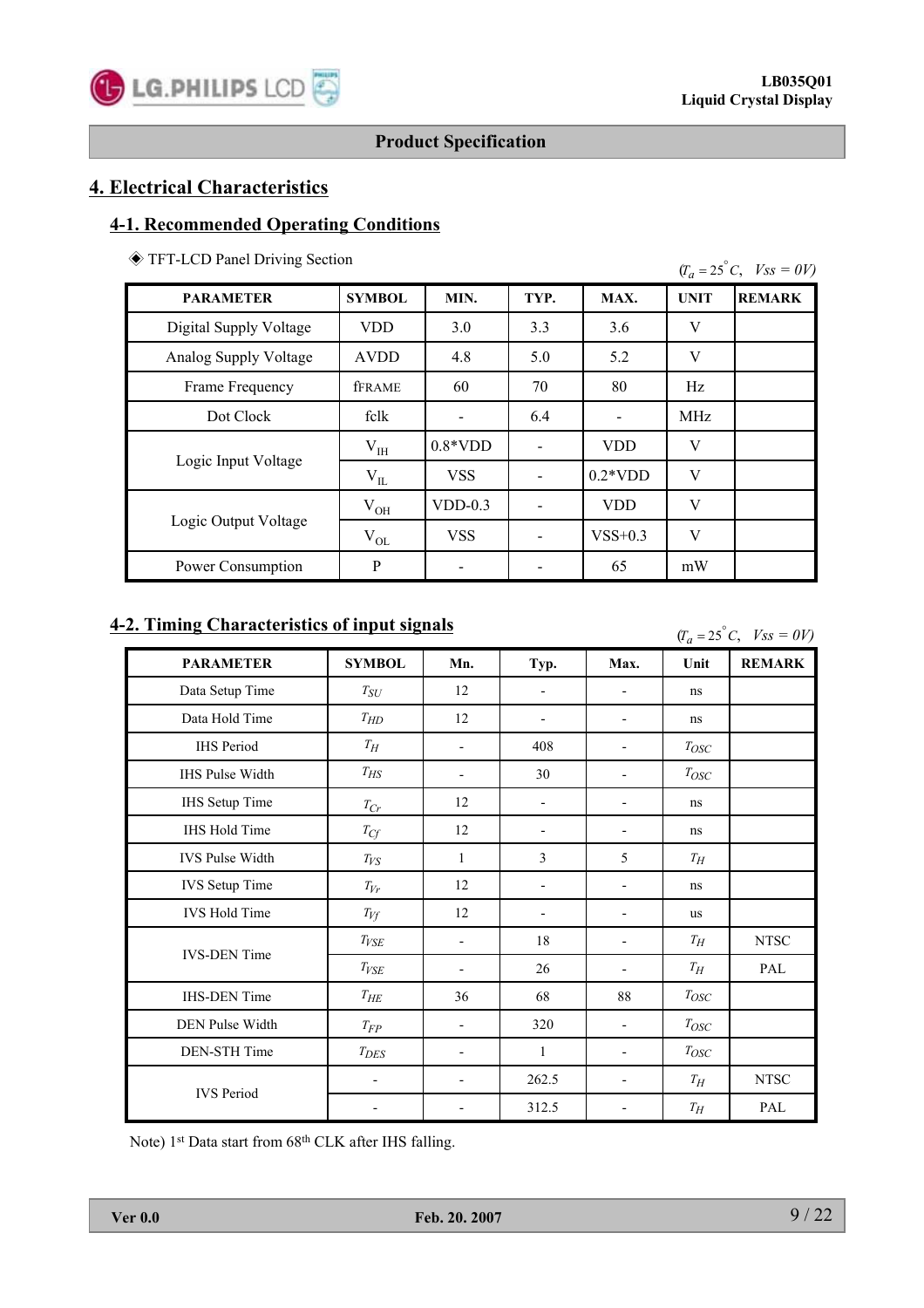

# **4-3. RGB Data Interface Timing Figure**

◈ Digital Parallel RGB



#### ◈ Clock and Sync Waveform



### ◈ IHS and Horizontal Control Timing Waveforms



◈ IHS and Vertical Shift Clock Timing Waveforms

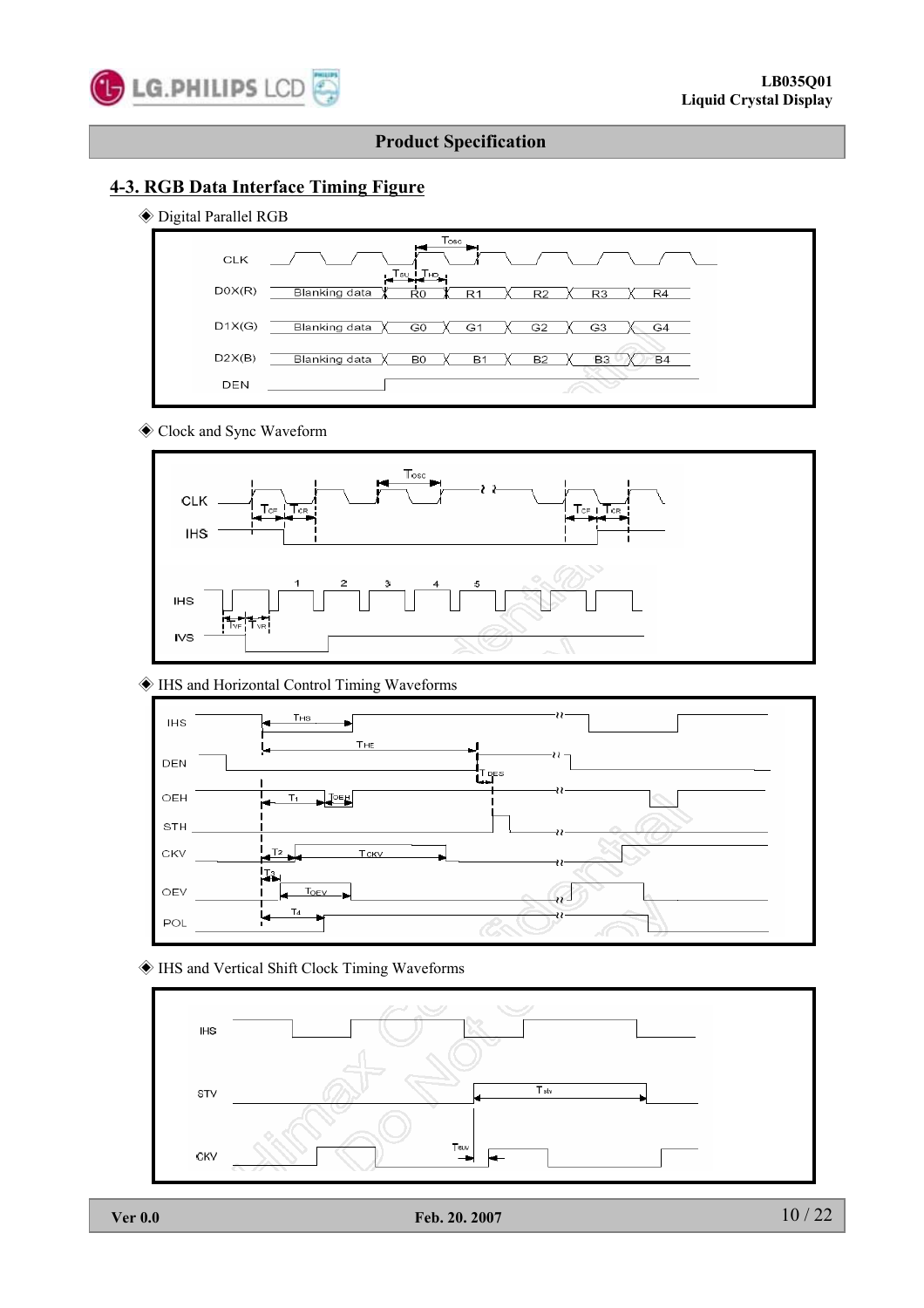

# **4-4. Power On/Off Sequence**



Note) To prevent the device damage from latch up, the power ON/OFF sequence is shown above. The sequence of VGL,VGH and VCL is controlled by HX8655 itself.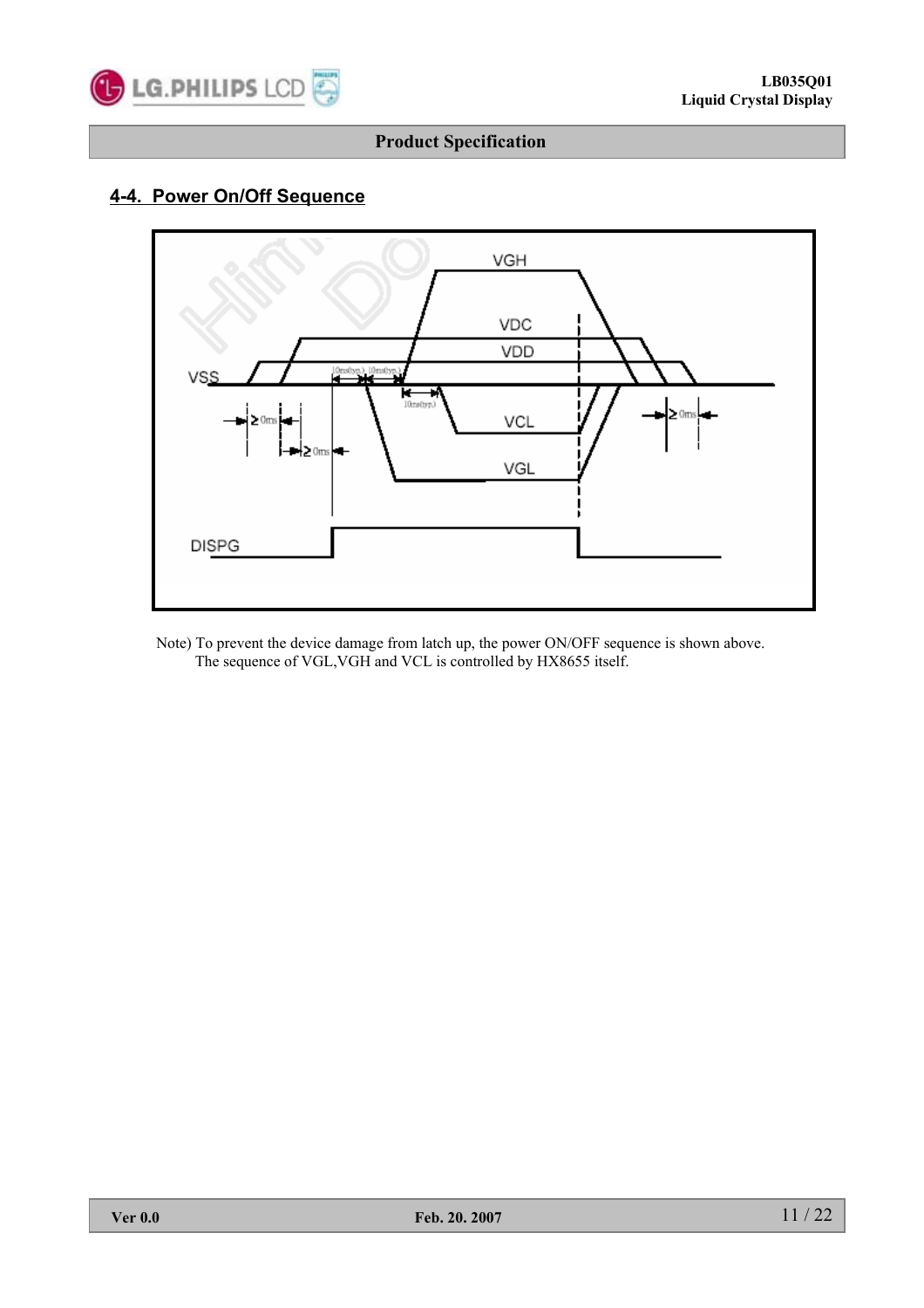# **5. Optical Characteristics**

# **5-1. TFT LCD Module**

| <b>5-1. TFT LCD Module</b><br>$T_a = 25^{\circ}C$ |                       |                                 |                        |                          |      |      |             |                                              |  |  |  |  |
|---------------------------------------------------|-----------------------|---------------------------------|------------------------|--------------------------|------|------|-------------|----------------------------------------------|--|--|--|--|
| <b>PARAMETER</b>                                  |                       | <b>SYMBOL</b>                   | <b>CONDITION</b>       | MIN.                     | TYP. | MAX. | <b>UNIT</b> | <b>REMARK</b>                                |  |  |  |  |
| <b>Luminance Uniformity</b>                       |                       | U                               | Center                 |                          | 1.2  | 1.4  |             | [Note $5-1$ ]                                |  |  |  |  |
|                                                   | <b>Contrast Ratio</b> |                                 | Optimal                | 200                      | 300  |      |             | [Note $5-2$ ]                                |  |  |  |  |
|                                                   | Hor.                  | $\theta_L$                      |                        |                          | 40   |      |             |                                              |  |  |  |  |
| <b>Viewing</b>                                    |                       | $\theta_{\scriptscriptstyle R}$ | CR > 10                |                          | 40   |      |             | [Note 5-2]<br>[Note $5-3$ ]<br><b>PR-880</b> |  |  |  |  |
| Angle                                             | Ver.                  | $\theta_U$                      |                        |                          | 15   |      | Degrees     |                                              |  |  |  |  |
|                                                   |                       | $\theta_{D}$                    |                        |                          | 35   |      |             |                                              |  |  |  |  |
| <b>Response</b>                                   | <b>Rising</b>         |                                 | $\theta = 0^{\degree}$ |                          | 30   | 40   |             | [Note 5-4]                                   |  |  |  |  |
| Time                                              | <b>Falling</b>        | $T_r + T_f$                     |                        | $\overline{\phantom{a}}$ |      |      | msec        | <b>PR-880</b>                                |  |  |  |  |

Note) All electro-optical characteristics are measured under backlight condition. But, the following conditions are just "Internal Conditions for Quality Test" of LG.Philips LCD.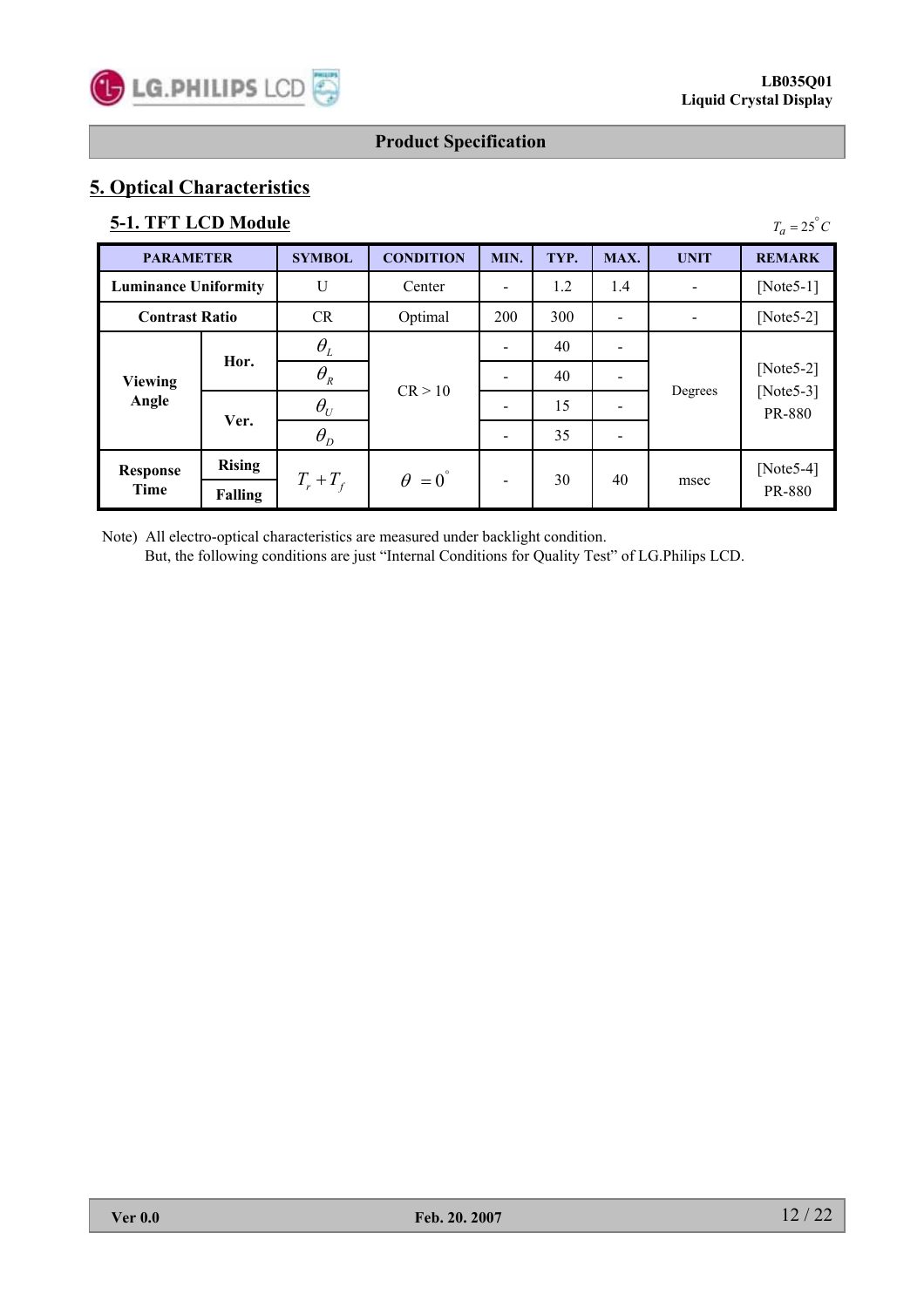

#### **[Test Equipment Set Up]**



• Measuring Condition ;

-Measuring surroundings : Dark Room

-Measuring temperature :  $T_a = 25^\circ \text{C}$ 

-Adjust operating voltage to get optimum contrast at the center of the display.

-Measured value at the center point of LCD panel after more than 30 minutes while backlight turning on.

#### **[Note 5-1]**

Luminance Uniformity= Maximum of 9points  $(\bigcirc \neg \circledcirc)$  / Minimum of 9points  $(\bigcirc \neg \circledcirc)$ Luminance Uniformity(%) = Minimum of 9points ( $(\mathbb{D} \sim \mathbb{Q})$  / Maximum of 9points ( $(\mathbb{D} \sim \mathbb{Q})$ ) x 100

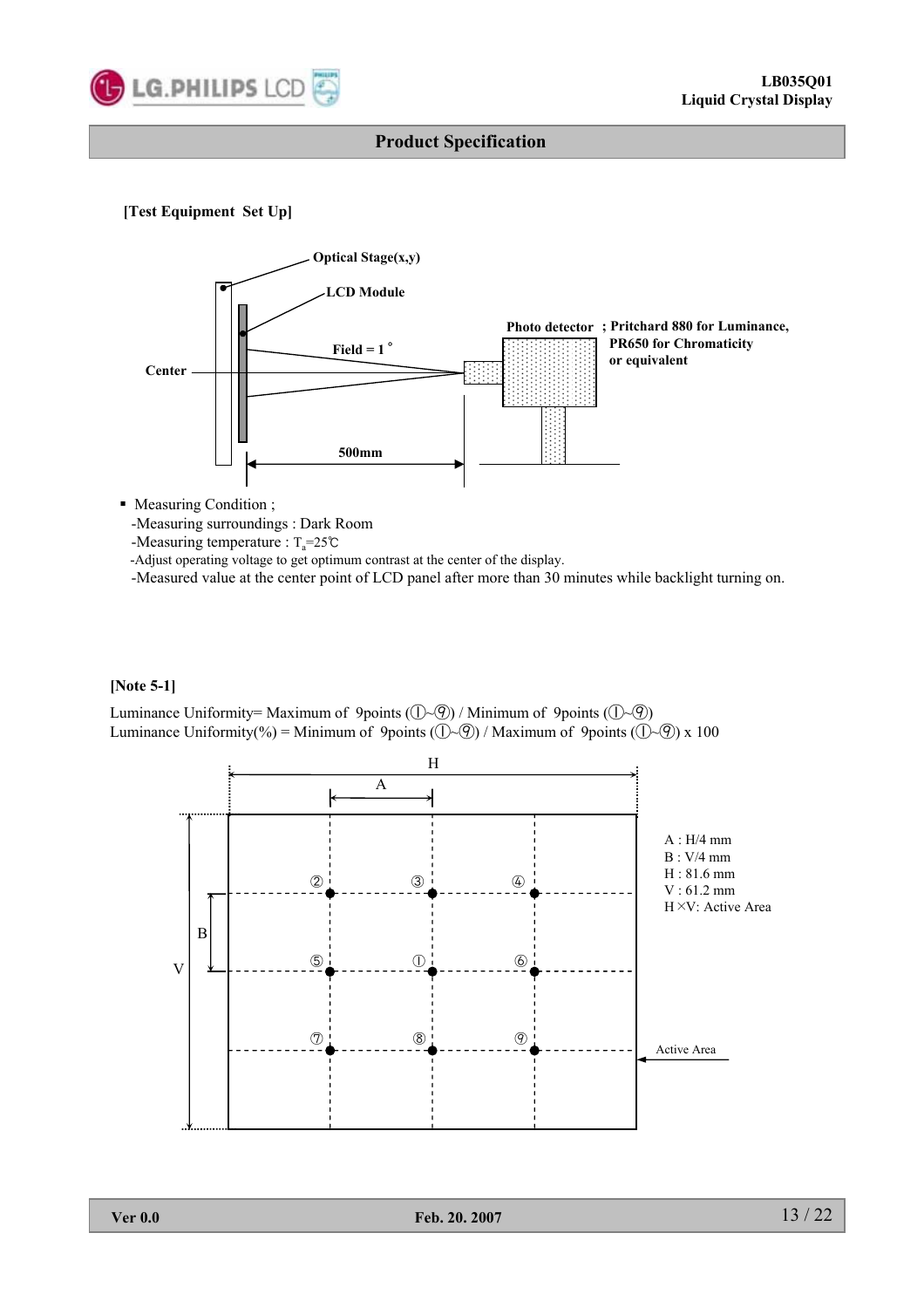

#### **[Note 5-2]**

Contrast ratio is defined as follows ;

Photo detector output with LCD being "white"

Contrast Ratio( $CR$ ) =

Photo detector output with LCD being "black"

#### **[Note 5-3]**

Viewing angle range is defined as follows;

<Dimension of viewing angle range>



#### **[Note 5-4]**

Response time is obtained by measuring the transition time of photo detector output, when input signals are applied so as to make the area "black" to and from "white".

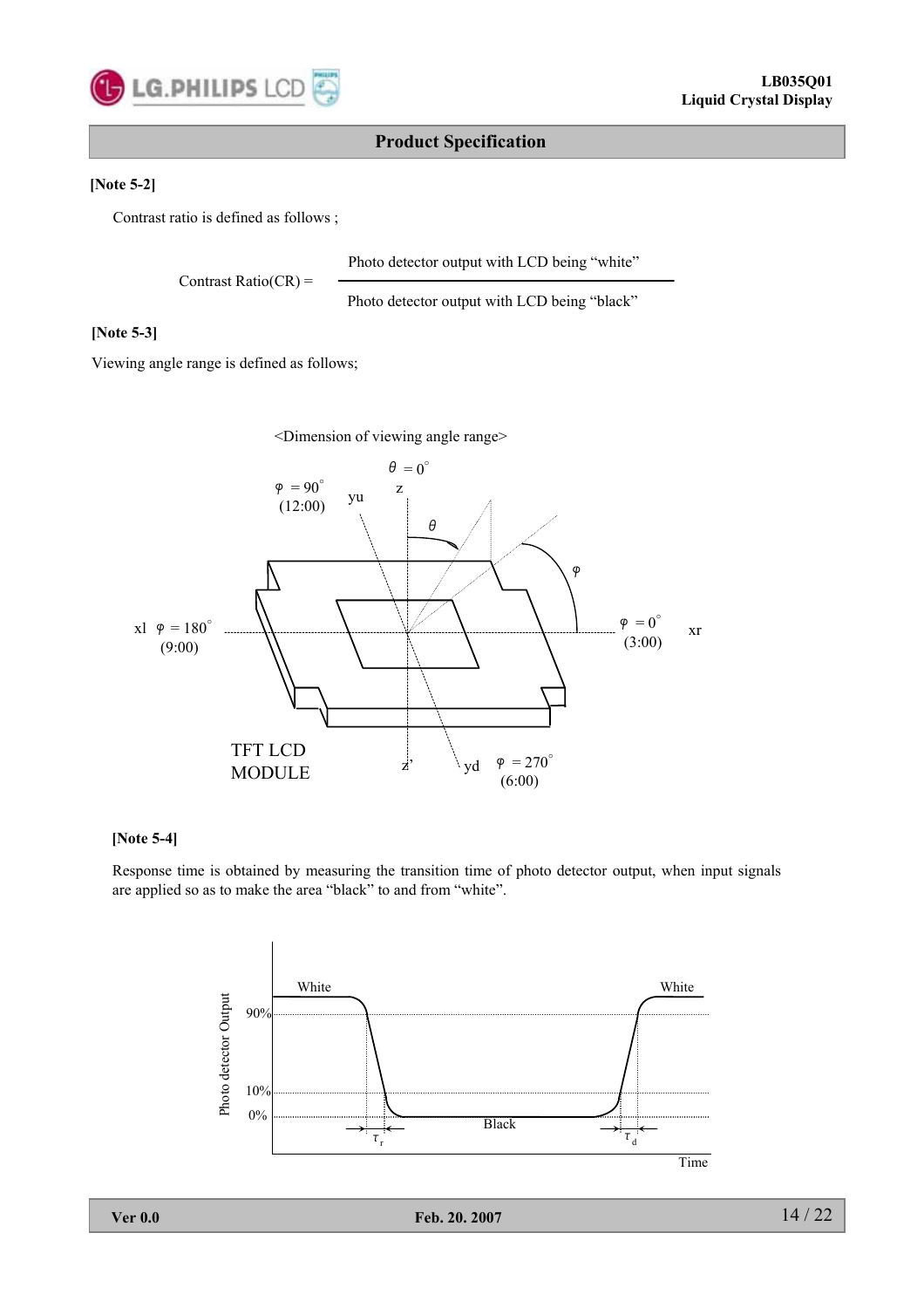

# **6. Mechanical Characteristics**

| <b>PARAMETER</b>         |        | <b>SPECIFICATION</b> | <b>UNIT</b> | <b>REMARK</b>            |  |  |  |
|--------------------------|--------|----------------------|-------------|--------------------------|--|--|--|
|                          | Width  | 78.10                | mm          |                          |  |  |  |
| <b>Outline Dimension</b> | Height | 62.95                | mm          |                          |  |  |  |
|                          | Depth  | 1.53                 | mm          |                          |  |  |  |
|                          | Width  | 72.88                | mm          | Tolerance<br>$(\pm 0.2)$ |  |  |  |
| Bezel Area               | Height | 55.36                | mm          |                          |  |  |  |
|                          | Width  | 70.08                | mm          |                          |  |  |  |
| Active Display Area      | Height | 52.56                | mm          |                          |  |  |  |
| Weight                   |        | 17                   | g           |                          |  |  |  |
| <b>Surface Treatment</b> |        | Hard Coating         |             |                          |  |  |  |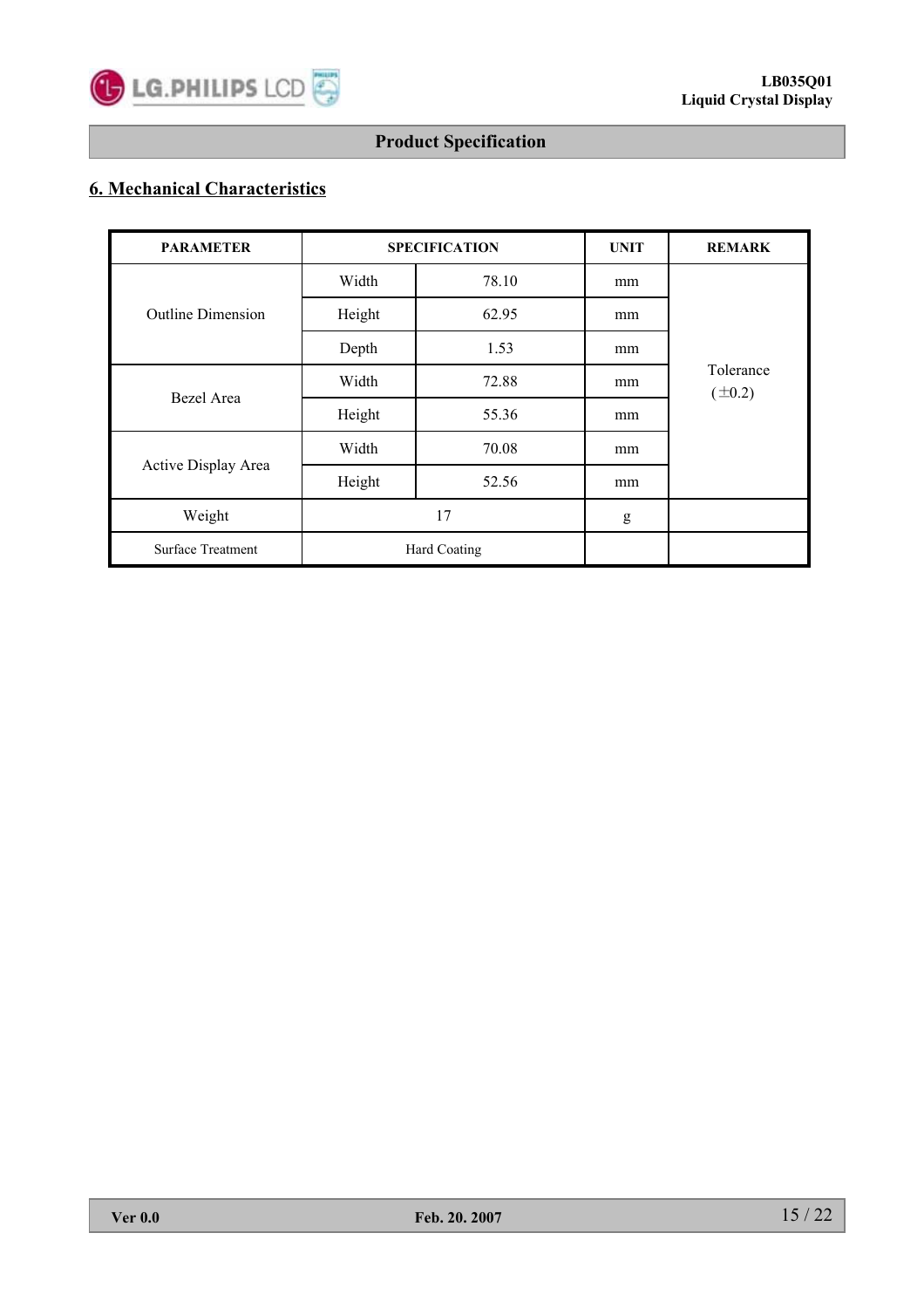

# **7. Color Input Data Reference**

| Colors          | Gray            | Data Signal         |                      |                     |                |                     |                     |                |                |                |                     |                |                      |                |                |                     |                |                      |                |                |                     |                     |                |                |                     |
|-----------------|-----------------|---------------------|----------------------|---------------------|----------------|---------------------|---------------------|----------------|----------------|----------------|---------------------|----------------|----------------------|----------------|----------------|---------------------|----------------|----------------------|----------------|----------------|---------------------|---------------------|----------------|----------------|---------------------|
| & Gray<br>Scale | Scale<br>Levels | <b>RED</b>          |                      |                     |                |                     |                     |                | <b>GREEN</b>   |                |                     |                |                      |                | <b>BLLE</b>    |                     |                |                      |                |                |                     |                     |                |                |                     |
|                 |                 | R <sub>0</sub>      | R <sub>1</sub>       | R <sub>2</sub>      | R <sub>3</sub> | R <sub>4</sub>      | R <sub>5</sub>      | R <sub>6</sub> | R <sub>7</sub> | G <sub>O</sub> | G <sub>1</sub>      | G <sub>2</sub> | G <sub>3</sub>       | G <sub>4</sub> | G <sub>5</sub> | G <sub>6</sub>      | G7             | B <sub>0</sub>       | B <sub>1</sub> | B <sub>2</sub> | B <sub>3</sub>      | B <sub>4</sub>      | <b>B5</b>      | <b>B6</b>      | <b>B7</b>           |
| <b>Black</b>    | $- -$           | $\mathbf 0$         | $\overline{0}$       | 0                   | $\mathbf 0$    | 0                   | 0                   | $\Omega$       | 0              | $\mathbf 0$    | 0                   | 0              | 0                    | 0              | 0              | 0                   | 0              | 0                    | 0              | 0              | 0                   | 0                   | 0              | 0              | 0                   |
| Blue            | $\sim$ $\sim$   | 0                   | $\Omega$             | 0                   | 0              | 0                   | 0                   | 0              | 0              | 0              | 0                   | 0              | 0                    | 0              | 0              | 0                   | 0              | 1                    | 1              | 1              | 1                   | 1                   | 1              | 1              | 1                   |
| Green           | $- -$           | $\Omega$            | $\Omega$             | $\overline{0}$      | $\theta$       | 0                   | 0                   | $\Omega$       | $\Omega$       | $\mathbf{1}$   | 1                   | 1              | 1                    | 1              | $\mathbf{1}$   | 1                   | 1              | $\Omega$             | 0              | $\Omega$       | 0                   | 0                   | 0              | 0              | $\mathbf 0$         |
| Cyan            | $- -$           | 0                   | $\mathbf{0}$         | 0                   | 0              | 0                   | 0                   | 0              | 0              | 1              | 1                   | $\mathbf{1}$   | 1                    | 1              | $\mathbf{1}$   | $\mathbf{1}$        | 1              | $\mathbf{1}$         | 1              | $\mathbf{1}$   | $\mathbf{1}$        | 1                   | $\mathbf{1}$   | $\mathbf{1}$   | 1                   |
| Red             | $-$             | $\mathbf{1}$        | $\mathbf{1}$         | 1                   | $\mathbf{1}$   | 1                   | 1                   | 1              | 1              | $\mathbf 0$    | 0                   | $\mathbf 0$    | $\mathsf{O}\xspace$  | 0              | $\mathbf 0$    | $\mathsf{O}\xspace$ | $\mathbf 0$    | $\mathbf 0$          | 0              | $\mathbf 0$    | $\mathsf{O}\xspace$ | $\mathsf{O}\xspace$ | 0              | 0              | $\mathsf{O}\xspace$ |
| Magenta         | $ -$            | $\mathbf{1}$        | $\mathbf{1}$         | 1                   | 1              | 1                   | 1                   | 1              | 1              | $\mathbf 0$    | 0                   | 0              | 0                    | 0              | $\mathbf 0$    | $\mathbf 0$         | 0              | $\mathbf{1}$         | 1              | 1              | $\mathbf{1}$        | 1                   | 1              | $\mathbf{1}$   | 1                   |
| Yellow          | --              | $\mathbf{1}$        | $\mathbf{1}$         | 1                   | 1              | 1                   | 1                   | 1              | 1              | 1              | 1                   | 1              | 1                    | 1              | 1              | $\mathbf{1}$        | 1              | $\mathbf 0$          | 0              | 0              | 0                   | 0                   | 0              | 0              | 0                   |
| White           | --              | $\mathbf{1}$        | $\mathbf{1}$         | 1                   | 1              | 1                   | 1                   | $\mathbf{1}$   | $\mathbf{1}$   | 1              | 1                   | 1              | 1                    | 1              | $\mathbf{1}$   | 1                   | 1              | $\mathbf{1}$         | $\mathbf{1}$   | $\mathbf{1}$   | $\mathbf{1}$        | 1                   | $\mathbf{1}$   | $\mathbf{1}$   | $\mathbf{1}$        |
| Black           | R <sub>0</sub>  | $\mathbf 0$         | $\mathbf{0}$         | 0                   | $\mathbf 0$    | 0                   | $\mathbf 0$         | $\mathbf 0$    | $\mathbf 0$    | $\mathbf 0$    | 0                   | 0              | $\mathbf 0$          | $\mathbf 0$    | 0              | 0                   | $\mathbf{0}$   | $\mathbf 0$          | $\mathbf 0$    | 0              | $\mathbf 0$         | $\mathbf 0$         | $\Omega$       | 0              | $\mathbf 0$         |
|                 | R <sub>1</sub>  | $\mathbf{1}$        | $\mathbf{0}$         | 0                   | $\mathbf 0$    | 0                   | 0                   | 0              | $\mathbf 0$    | $\mathbf 0$    | 0                   | 0              | 0                    | $\mathbf 0$    | 0              | 0                   | $\mathbf 0$    | $\mathbf 0$          | 0              | 0              | 0                   | $\mathbf 0$         | 0              | 0              | 0                   |
| Darker          | R <sub>2</sub>  | $\mathbf{0}$        | 1                    | 0                   | $\mathbf 0$    | 0                   | 0                   | 0              | $\mathbf 0$    | $\mathbf 0$    | 0                   | 0              | 0                    | 0              | 0              | 0                   | 0              | 0                    | 0              | 0              | 0                   | $\mathbf 0$         | 0              | 0              | 0                   |
|                 |                 |                     | $\ddot{\cdot}$       |                     |                | $\vdots$            |                     |                |                |                |                     | $\ddot{\cdot}$ |                      |                | ÷              |                     |                | ÷                    |                |                | $\ddot{\cdot}$      |                     |                |                |                     |
|                 |                 | $\ddot{\phi}$       | ÷                    |                     |                | $\ddot{\cdot}$      |                     | $\ddot{\cdot}$ |                |                | $\ddot{\cdot}$      | ÷              |                      |                | ÷              | ÷                   |                | ÷                    |                | $\vdots$       | ÷                   |                     | $\ddot{\cdot}$ | ÷              |                     |
| Brighter        | R253            | $\mathbf{1}$        | $\mathbf 0$          | 1                   | $\mathbf{1}$   | $\mathbf{1}$        | 1                   | $\mathbf{1}$   | 1              | $\mathbf 0$    | $\mathsf{O}\xspace$ | $\mathbf 0$    | $\mathsf{O}\xspace$  | $\mathbf 0$    | $\mathbf 0$    | 0                   | $\overline{0}$ | $\mathsf{O}\xspace$  | 0              | $\mathbf 0$    | $\mathsf{O}\xspace$ | $\mathsf{O}\xspace$ | $\mathbf 0$    | 0              | $\mathbf 0$         |
|                 | R254            | $\mathbf 0$         | $\mathbf{1}$         | 1                   | 1              | 1                   | 1                   | $\mathbf{1}$   | 1              | $\mathbf 0$    | 0                   | 0              | 0                    | $\mathbf 0$    | $\mathbf 0$    | 0                   | 0              | $\mathbf 0$          | 0              | 0              | $\mathbf 0$         | 0                   | 0              | 0              | $\mathbf 0$         |
| Red             | R255            | 1                   | 1                    | 1                   | 1              | 1                   | 1                   | 1              | 1              | 0              | 0                   | 0              | 0                    | 0              | 0              | 0                   | 0              | 0                    | 0              | 0              | 0                   | 0                   | 0              | 0              | 0                   |
| Black           | G <sub>0</sub>  | $\mathbf 0$         | $\mathbf{0}$         | 0                   | 0              | 0                   | 0                   | 0              | 0              | 0              | 0                   | 0              | 0                    | 0              | 0              | 0                   | 0              | $\mathbf 0$          | 0              | 0              | 0                   | 0                   | 0              | 0              | 0                   |
|                 | G1              | $\mathbf 0$         | $\mathbf 0$          | 0                   | $\mathbf 0$    | 0                   | $\mathbf 0$         | 0              | 0              | $\mathbf{1}$   | 0                   | 0              | 0                    | 0              | 0              | 0                   | 0              | $\mathbf 0$          | 0              | 0              | 0                   | $\mathbf 0$         | 0              | 0              | 0                   |
| Darker          | G <sub>2</sub>  | $\mathbf 0$         | 0                    | 0                   | 0              | 0                   | 0                   | 0              | 0              | 0              | 1                   | 0              | 0                    | 0              | 0              | 0                   | 0              | $\mathbf 0$          | 0              | 0              | 0                   | 0                   | 0              | 0              | 0                   |
|                 |                 |                     |                      |                     |                |                     |                     |                |                |                | $\ddot{\cdot}$      |                |                      |                | $\ddot{\cdot}$ |                     |                | ÷                    |                |                |                     |                     |                | $\ddot{\cdot}$ | $\vdots$            |
|                 |                 | $\ddot{\cdot}$      | ÷                    | ÷                   | $\ddot{\cdot}$ | $\ddot{\cdot}$      | $\ddot{\cdot}$      | $\ddot{\cdot}$ | t              | $\ddot{\cdot}$ | :                   | t              | $\ddot{\phantom{0}}$ | $\vdots$       | ÷              | $\ddot{\cdot}$      |                | $\ddot{\phantom{a}}$ | t              | $\ddot{\cdot}$ | $\ddot{\cdot}$      | $\ddot{\cdot}$      | $\ddot{\cdot}$ | $\ddot{\cdot}$ | $\ddot{\cdot}$      |
| Brighter        | G253            | $\mathbf 0$         | $\Omega$             | $\mathbf 0$         | $\mathbf 0$    | 0                   | $\mathbf 0$         | 0              | $\mathbf 0$    | 1              | $\overline{0}$      | $\mathbf{1}$   | $\mathbf{1}$         | 1              | $\mathbf{1}$   | 1                   | 1              | $\Omega$             | 0              | 0              | 0                   | $\mathsf{O}\xspace$ | 0              | 0              | 0                   |
|                 | G254            | $\mathsf{O}\xspace$ | $\Omega$             | $\mathsf{O}\xspace$ | $\theta$       | 0                   | $\mathsf{O}\xspace$ | 0              | $\Omega$       | 0              | 1                   | 1              | 1                    | 1              | $\mathbf{1}$   | $\mathbf{1}$        | 1              | $\Omega$             | 0              | $\Omega$       | 0                   | 0                   | $\Omega$       | 0              | 0                   |
| Green           | G255            | $\mathbf 0$         | $\overline{0}$       | $\mathbf 0$         | $\mathbf 0$    | 0                   | $\mathbf 0$         | 0              | $\mathbf 0$    | $\mathbf{1}$   | 1                   | $\mathbf{1}$   | 1                    | 1              | 1              | 1                   | 1              | $\Omega$             | 0              | 0              | 0                   | $\mathsf{O}\xspace$ | 0              | 0              | $\mathbf 0$         |
| Black           | B <sub>0</sub>  | $\mathbf 0$         | $\Omega$             | 0                   | $\mathbf 0$    | 0                   | 0                   | $\mathbf 0$    | $\Omega$       | $\mathbf 0$    | 0                   | 0              | 0                    | 0              | 0              | 0                   | $\mathbf 0$    | $\Omega$             | 0              | 0              | 0                   | $\mathbf 0$         | 0              | 0              | $\mathbf 0$         |
|                 | B1              | $\Omega$            | 0                    | 0                   | $\mathbf 0$    | $\mathsf{O}\xspace$ | $\Omega$            | 0              | $\mathbf 0$    | $\Omega$       | 0                   | $\mathbf 0$    | 0                    | 0              | $\overline{0}$ | $\Omega$            | 0              | $\mathbf{1}$         | 0              | $\mathbf 0$    | $\mathsf{O}\xspace$ | 0                   | 0              | $\overline{0}$ | 0                   |
| Darker          | B <sub>2</sub>  | $\mathbf{0}$        | $\mathbf 0$          | 0                   | $\mathbf 0$    | 0                   | $\mathbf 0$         | 0              | $\mathbf{0}$   | $\mathbf 0$    | 0                   | 0              | 0                    | 0              | $\overline{0}$ | 0                   | 0              | $\mathbf 0$          | 1              | $\overline{0}$ | 0                   | $\mathbf 0$         | $\mathbf 0$    | 0              | $\mathbf 0$         |
|                 |                 | $\ddot{\cdot}$      | $\ddot{\phantom{a}}$ | $\ddot{\cdot}$      | $\ddot{\cdot}$ | $\vdots$            |                     | $\ddot{\cdot}$ | t              | $\ddot{\cdot}$ | $\vdots$            | $\ddot{\cdot}$ | $\ddot{\cdot}$       | $\vdots$       | $\vdots$       | $\vdots$            |                | $\ddot{\phantom{0}}$ | $\ddot{\cdot}$ | t              | $\ddot{\cdot}$      | $\vdots$            | $\ddot{\cdot}$ | $\vdots$       | $\ddot{\cdot}$      |
|                 |                 | $\ddot{\cdot}$      | $\ddot{\cdot}$       | ÷                   | $\ddot{\cdot}$ | ÷                   | $\ddot{\cdot}$      | $\ddot{\cdot}$ | ÷              | $\ddot{\cdot}$ | $\ddot{\cdot}$      | ÷              | ÷                    | $\ddot{\cdot}$ | $\ddot{\cdot}$ | $\ddot{\cdot}$      | $\ddot{\cdot}$ | $\ddot{\cdot}$       | $\ddot{\cdot}$ | $\vdots$       | $\ddot{\cdot}$      | $\ddot{\cdot}$      | $\ddot{\cdot}$ | ÷              | $\ddot{\cdot}$      |
| <b>Brighter</b> | <b>B253</b>     | $\mathbf 0$         | 0                    | 0                   | 0              | 0                   | 0                   | 0              | 0              | 0              | 0                   | 0              | 0                    | 0              | 0              | 0                   | 0              | $\mathbf{1}$         | 0              | 1              | 1                   | 1                   | $\mathbf{1}$   |                | 1                   |
|                 | <b>B254</b>     | $\mathbf 0$         | 0                    | 0                   | $\mathbf 0$    | 0                   | 0                   | 0              | 0              | 0              | 0                   | 0              | 0                    | 0              | 0              | 0                   | 0              | $\mathbf 0$          | 1              | 1              | 1                   | 1                   | 1              | 1              | 1                   |
| Blue            | B255            | $\Omega$            | $\Omega$             | 0                   | $\Omega$       | $\Omega$            | $\Omega$            | 0              | $\Omega$       | $\Omega$       | $\Omega$            | $\Omega$       | 0                    | 0              | $\Omega$       | $\Omega$            | $\Omega$       | 1                    | 1              | 1              | 1                   | 1                   | 1              | 1              | 1                   |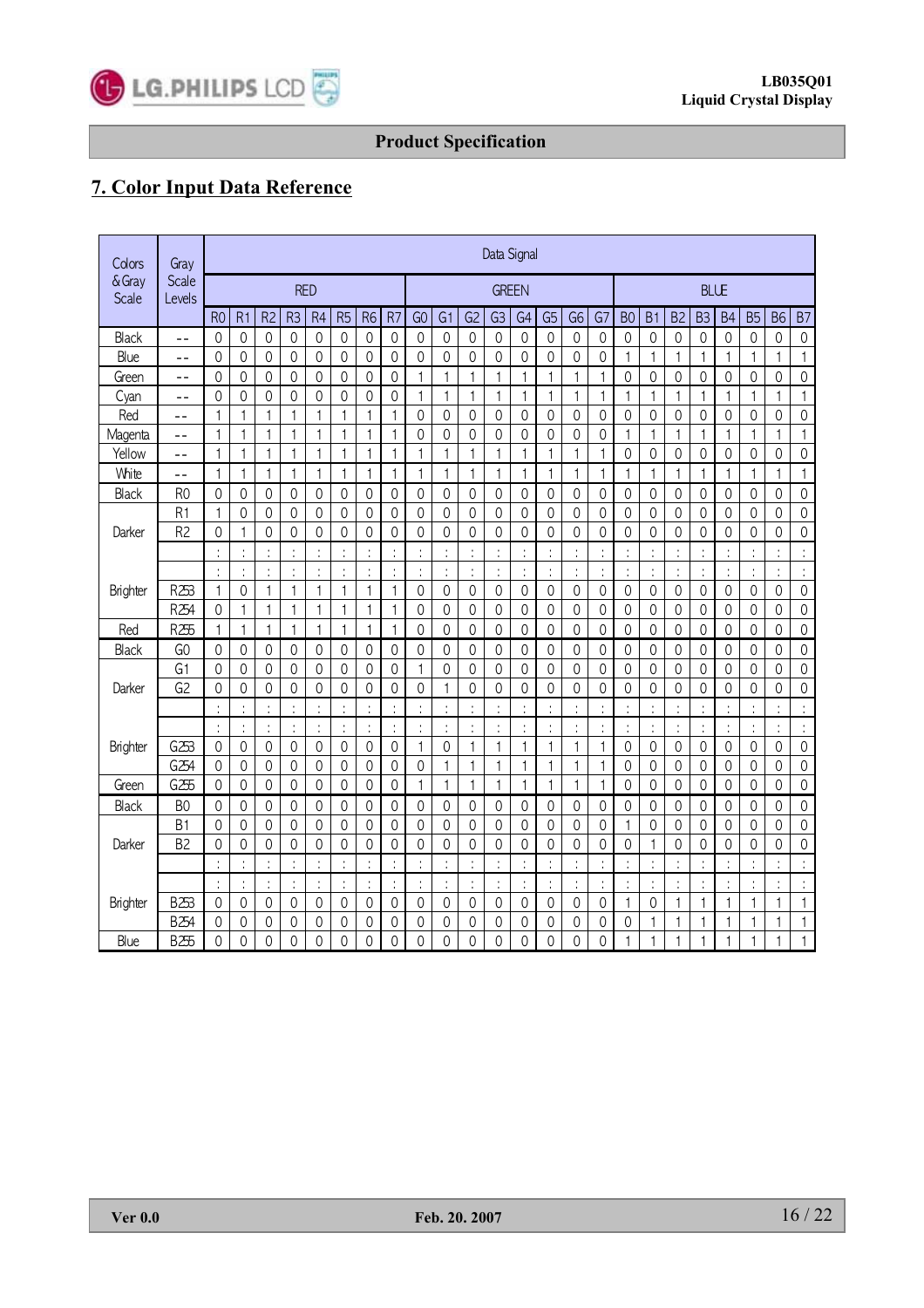

# **8. Reliability Test**

| <b>NO</b>      | <b>TEST ITEMS</b>                                    | <b>CONDITION</b>                     | <b>REMARK</b>     |
|----------------|------------------------------------------------------|--------------------------------------|-------------------|
| 1              | High Temperature Storage Test                        | $Ta = 80^{\circ}C$ 240h              | [Note $9-1,2,3$ ] |
| $\overline{2}$ | Low Temperature Storage Test                         | $Ta = -30^{\circ}C$ 240h             | [Note $9-1,2,3$ ] |
| 3              | <b>High Temperature Operation Test</b>               | $Ta = 70^{\circ}C$ 240h              | [Note $9-1,2,3$ ] |
| $\overline{4}$ | Low Temperature Operation Test                       | $Ta = -20^{\circ}C$ 240h             | [Note $9-1,2,3$ ] |
|                | High Temperature and High<br>Humidity Operation Test | $Ta = 60^{\circ}C$ 90%RH 240h        | [Note $9-1,2,3$ ] |
| 6              | <b>Thermal Shock Test</b>                            | -30℃ (0.5h) ~ 70℃ (0.5h) / 50 cycles | [Note $9-1,2,3$ ] |

[Note 9-1]  $T_a$  = Ambient Temperature

[Note 9-2] In the Reliability Test, Confirm performance after leaving in room temp.

[Note 9-3] In the standard condition, there shall be no practical problems that may affect the display function.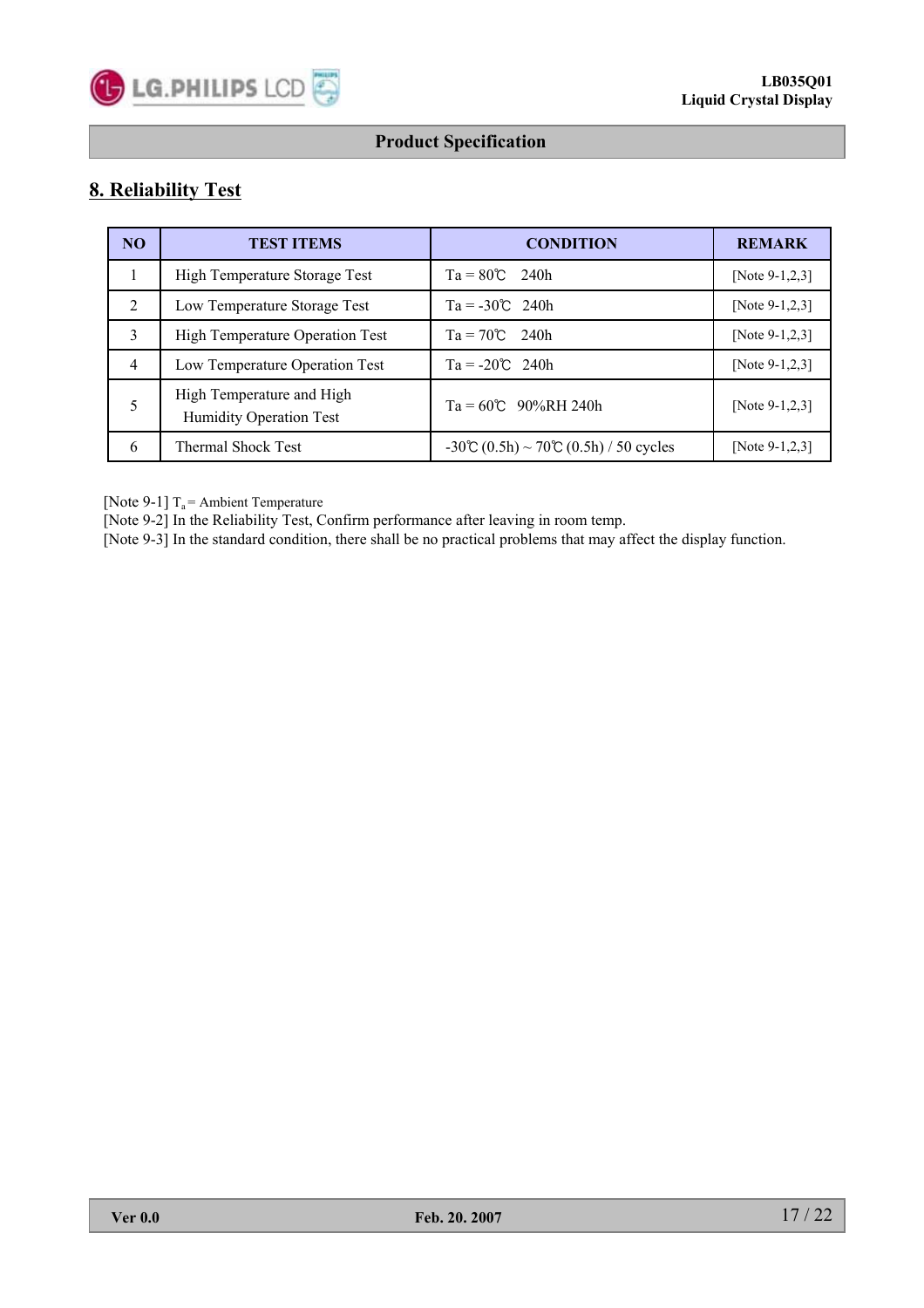

# **9. Outline Dimension**

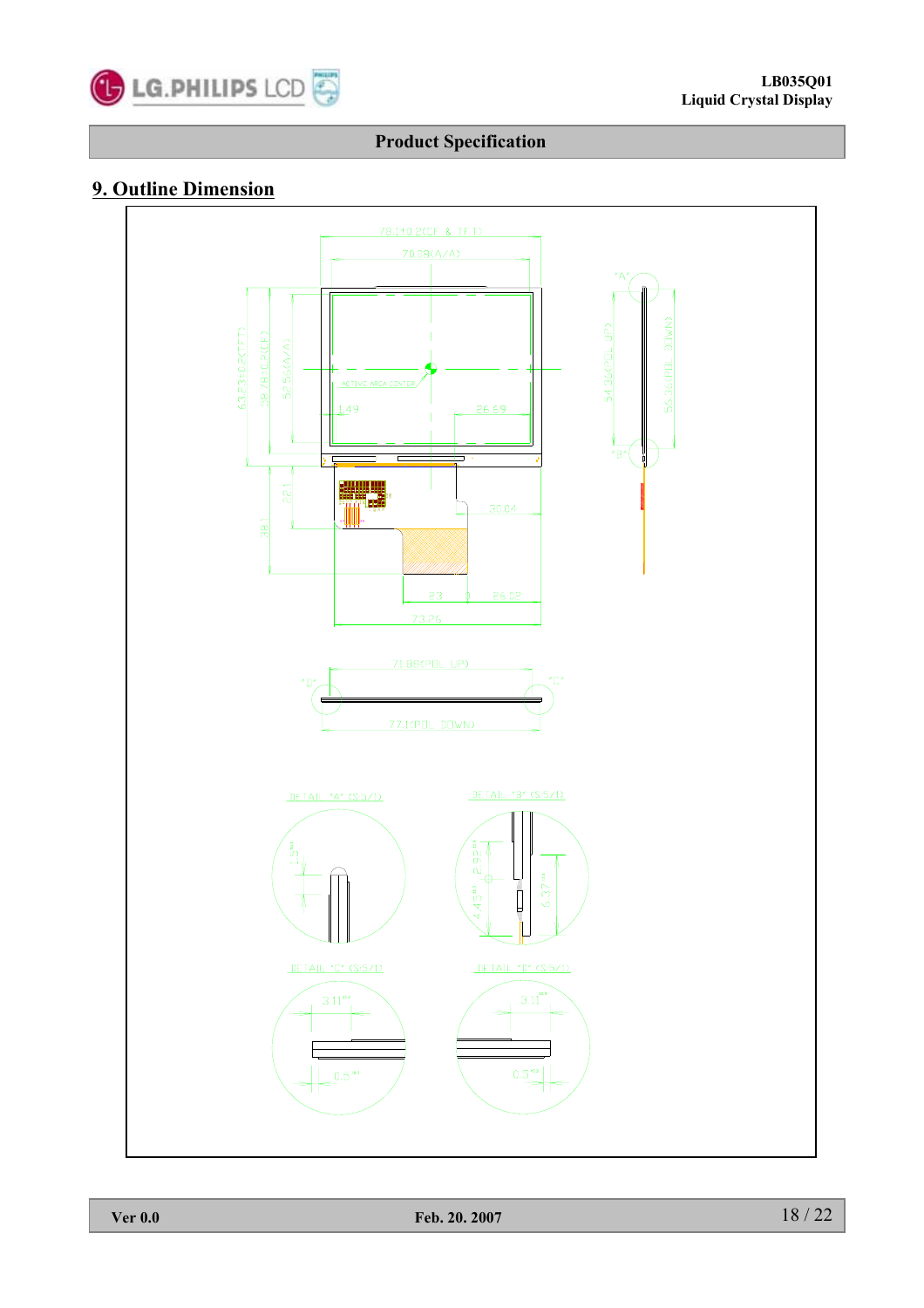

# **10. Packing**

# **10-1. Packing Form**

- a) Package quantity in one box : 180 pcs
- b) Box Size : 475mm X 348mm X 136mm
- c)  $1Box = \text{tray } 20 + 1 \text{tray}(dummy, top) = 21 \text{tray}$

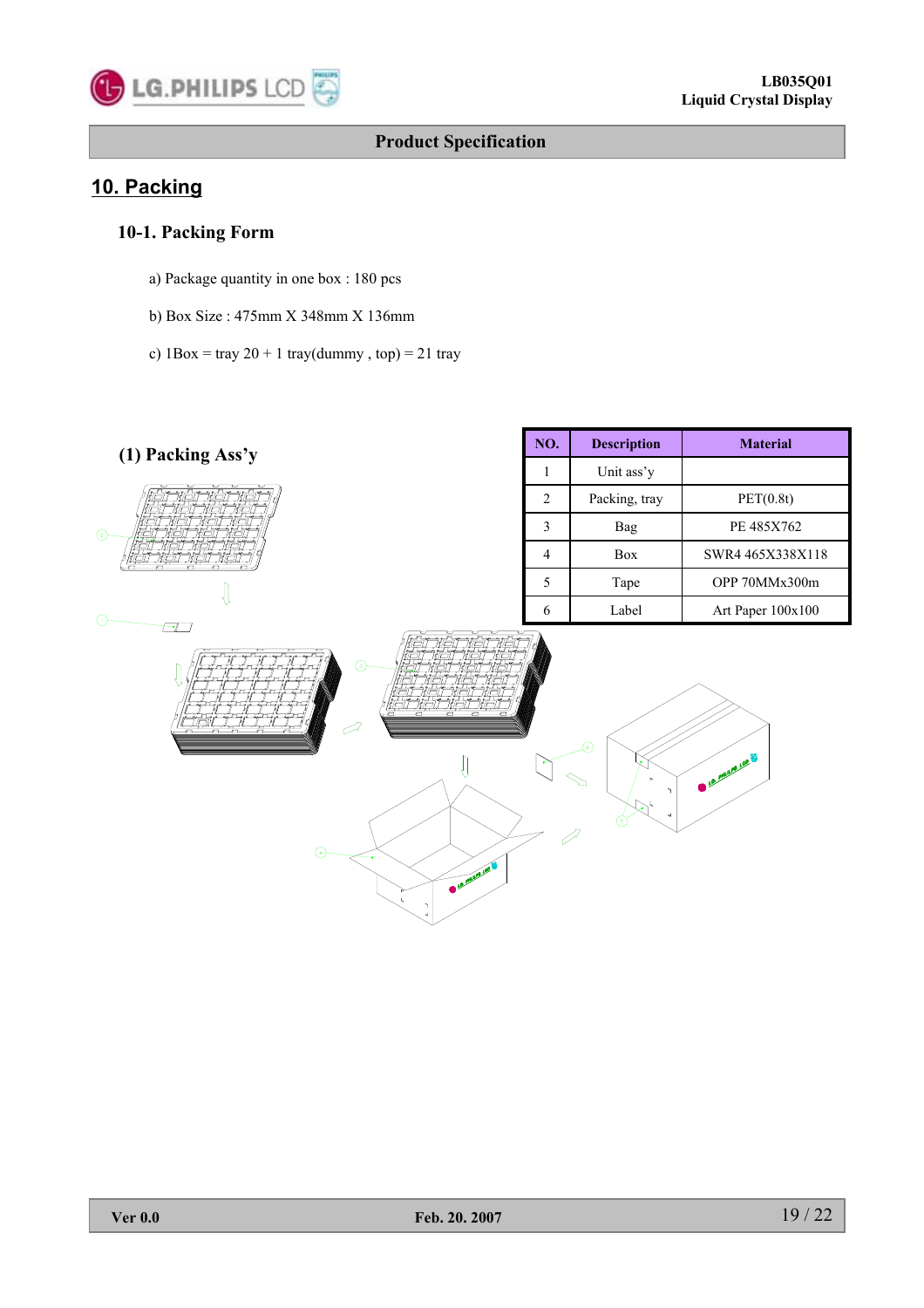

# **11. Marking & Others**

### **11-1. Designation of Lot Mark**





#### **[Note]**

#### 1. YEAR

| Year | 2001 | 2002 | 2003 | 2004 | 2005 | 2006 | 2007 | 2008 | 2009 | 2010 |
|------|------|------|------|------|------|------|------|------|------|------|
| Mark |      |      |      |      |      |      |      |      |      |      |

#### 2. MONTH

| Month | Jan | Feb | Mar | Apr | May | Jun | Jul | Aug | $\tilde{\phantom{a}}$<br>Sep | Oct            | <b>Nov</b> | Dec |
|-------|-----|-----|-----|-----|-----|-----|-----|-----|------------------------------|----------------|------------|-----|
| Mark  |     |     |     |     |     |     |     |     |                              | $\overline{1}$ |            |     |

#### 3. FACTORY CODE

| <b>Factory Code</b> | LPL Gumi | LPL Nanjing | <b>HEESUNG</b> |  |  |
|---------------------|----------|-------------|----------------|--|--|
| Mark                |          |             |                |  |  |

#### 4. SERIAL NO.

Mark 100001~199999, 200001~299999, 300001~399999, …., A00001~A99999, ….., Z00001~Z99999

#### 13-1-2 Location of Lot Mark

Serial No. is printed on the label. The label is attached to the backside of the LCD module. This is subject to change without prior notice.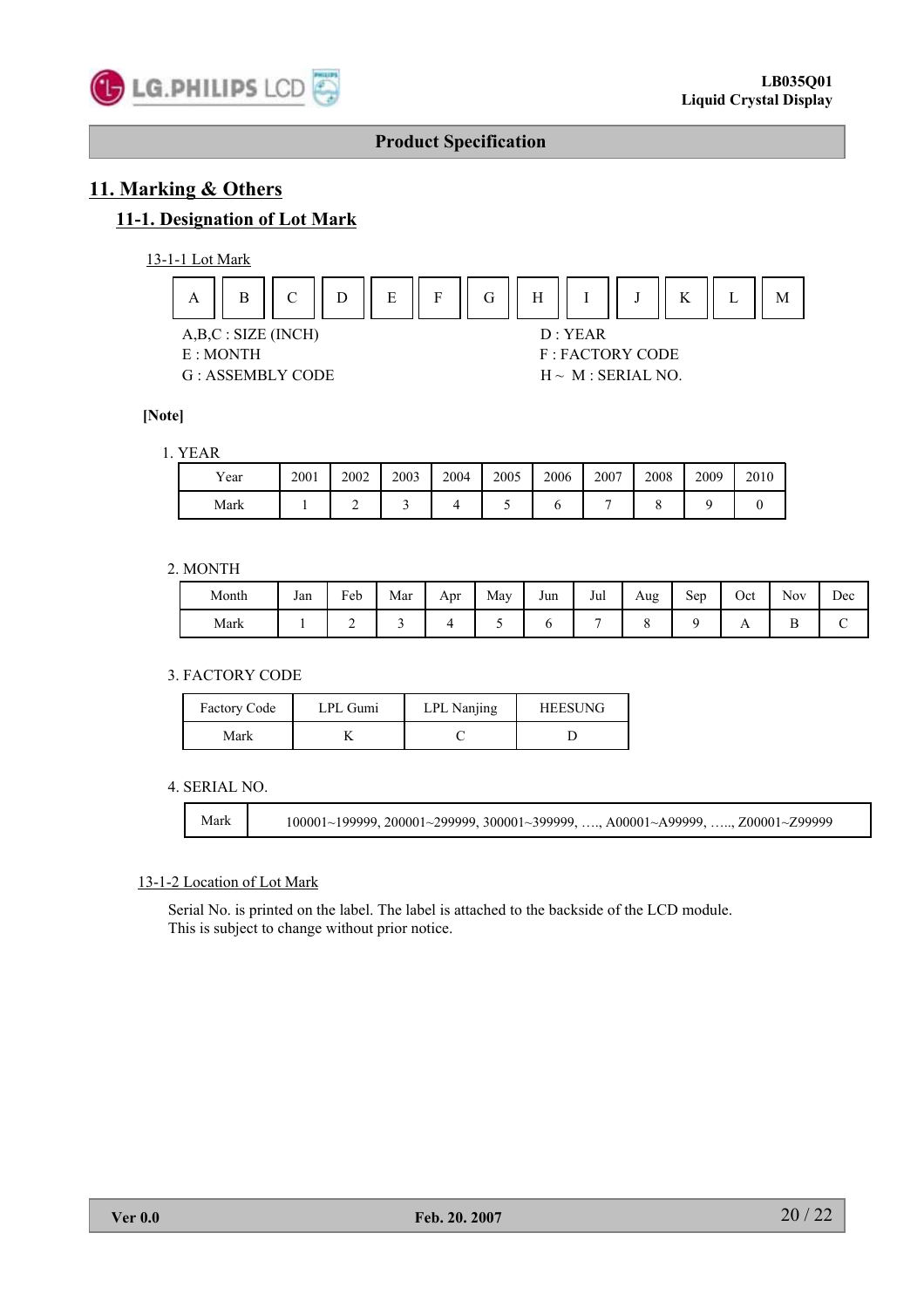

## **12. Precautions**

Please pay attention to the following when you use this TFT LCD module.

### **12-1. Mounting Precautions**

- <1> You may mount a module using four corner sides.
- <2> You should consider the mounting structure so that uneven force(ex. Twisted stress) is not aplied to the module.

And the case on which a module is mounted should have sufficient strength so that external force is not transmitted directly to the module.

- <3> Please attach a transparent protective plate to the surface in order to protect the polarizer. Transparent protective plate should have sufficient strength in order to the resist external force.
- <4> You should adopt radiation structure to satisfy the temperature specification.
- <5> Acetic acid type and chlorine type materials for the cover case are not desirable because the former generates corrosive gas of attacking the polarizer at high temperature and the latter causes circuit break by electro-chemical reaction.
- <6> Do not touch, push or rub the exposed polarizers with glass, tweezers or anything harder than HB pencil lead. And please do not rub with dust clothes with chemical treatment. Do not touch the surface of polarizer for bare hand or greasy cloth.(Some cosmetics deteriorate the polarizer.)
- <7> When the surface becomes dusty, please wipe gently with absorbent cotton or other soft materials like chamois soaks with petroleum benzine. Normal-hexane is recommended for cleaning the adhesives used to attach front / rear polarizers. Do not use acetone and toluene because they cause chemical damage to the polarizer.
- <7> Wipe off saliva or water drops as soon as possible. Their long time contact with polarizer causes deformations and color fading.
- <8> Do not open the case because inside circuits do not have sufficient strength.
- <9> The metal case of a module should be contacted to electrical ground of your system.

### **12-2. Operating Precautions**

- <1> The spike noise causes the disoperation of circuits. It should be lower than following voltage  $V=\pm 200$ mV(Over and under shoot voltage)
- <2> Response time depends on the temperature.(In lower temperature, it becomes longer.)
- <3> Brightness depends on the temperature. (In lower temperature, it becomes lower.) And in lower temperature, response time(required time that brightness is stable after turned on) becomes longer.
- <4> Be careful for condensation at sudden temperature change. Condensation makes damage to polarizer or electrical contacted parts. And after fading condensation, smear or spot will occur.
- <5> When fixed patterns are displayed for a long time, remnant image is likely to occur.
- <6> Module has high frequency circuits. Sufficient suppression to the electromagnetic interference shall be done by system manufacturers. Grounding and shielding methods may be important to minimized the interference.